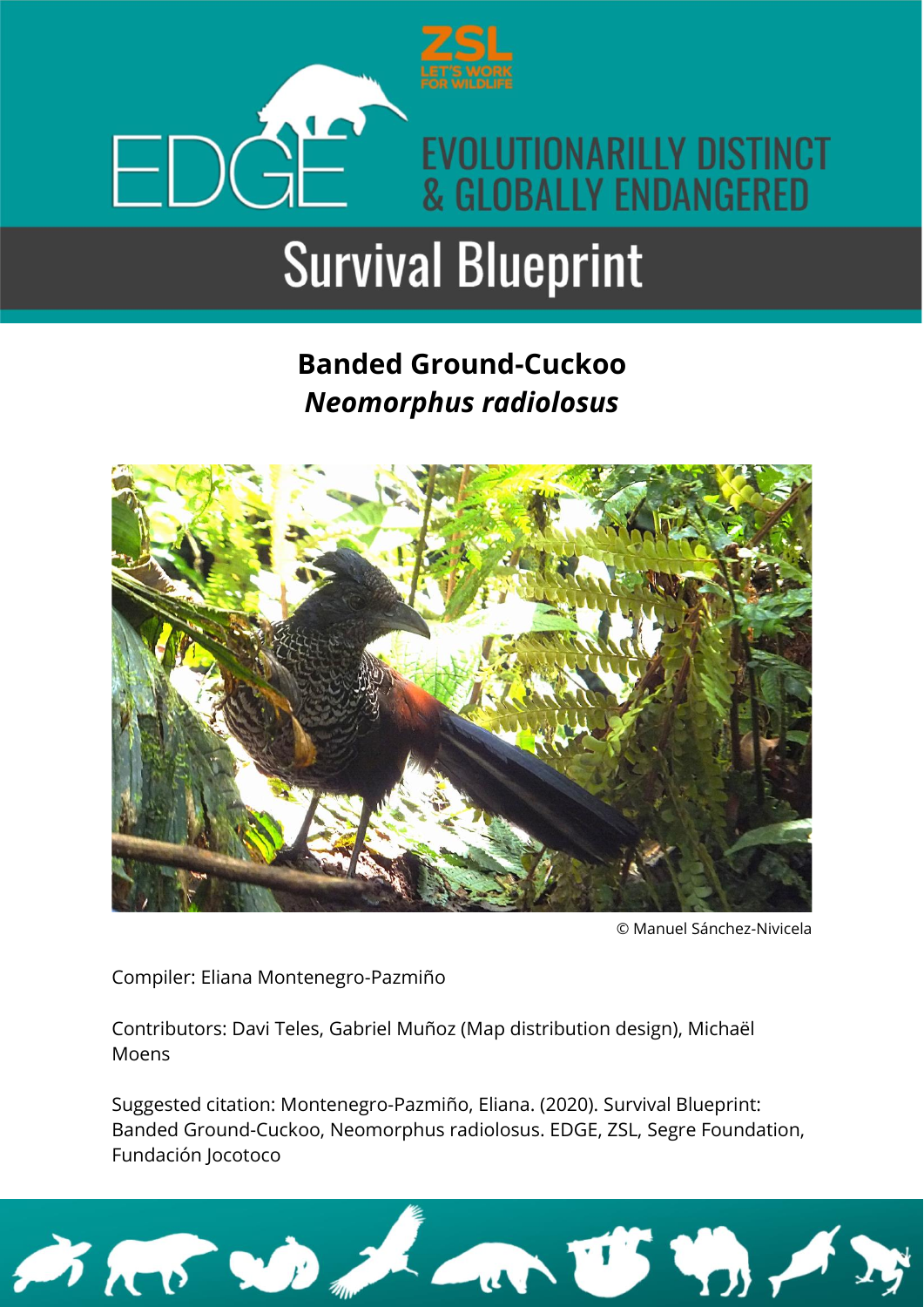





#### **1. STATUS REVIEW**

#### **1.1 Taxonomy:**

**Kingdom:** Animalia **Class:** Aves **Order:** Cuculiformes **Family:** Cuculidae **Subfamily:** Neomorphinae **Genus:** *Neomorphus* **Species:** *Neomorphus radiolosus* **Common name:** Banded Ground-Cuckoo

The genus *Neomorphus* includes South American Ground-Cuckoos in the Cuculidae family and the subfamily Neomorphinae (Myers et al. 2020). Neomorphinae are Ground Cuckoos with long legs, long tail and short wings which inhabit the New World (Payne and Sorensen 2005). *Neomorphus* species are insectivorous birds often associated while foraging, with ant swarms, mixed flocks and groups of mammals, such as peccaries (Hornbuckle 1997; López-Lanús et al. 1999). This genus varies in morphology. According to Payne and Sorensen (2005), the ancestors of *N. radiolosus* and *N.* geoffroyi separated from the ancestors of *N.* pucheranii and *N.* rufipennis by a speciation event, and after these, the groups speciated once more.

*Neomorphus radiolosus* seems to be isolated from *N. geoffroyi,* and other groundcuckoos by the northern Andean Mountains (Payne and Sorensen 2005). The species is terrestrial and looks like a forest roadrunner-like cuckoo. There is no sexual dimorphism; its plumage is mostly black with a glossy black crest, it has a large bare blue ocular area and a blackish glossed green long tail (Birdlife International 2020b; Payne and Sorensen 2005). The species differentiates from *N. geoffroyi* in the bill and colour patterns, while *N. radiolosus* has a heavy dusky colour above its bill with yellow below it; *N. geoffroyi* has a yellow bill and the latter is bronzy-brown above until the tail, the wings are glossed green and have a black chest band (Payne and Sorensen 2005).

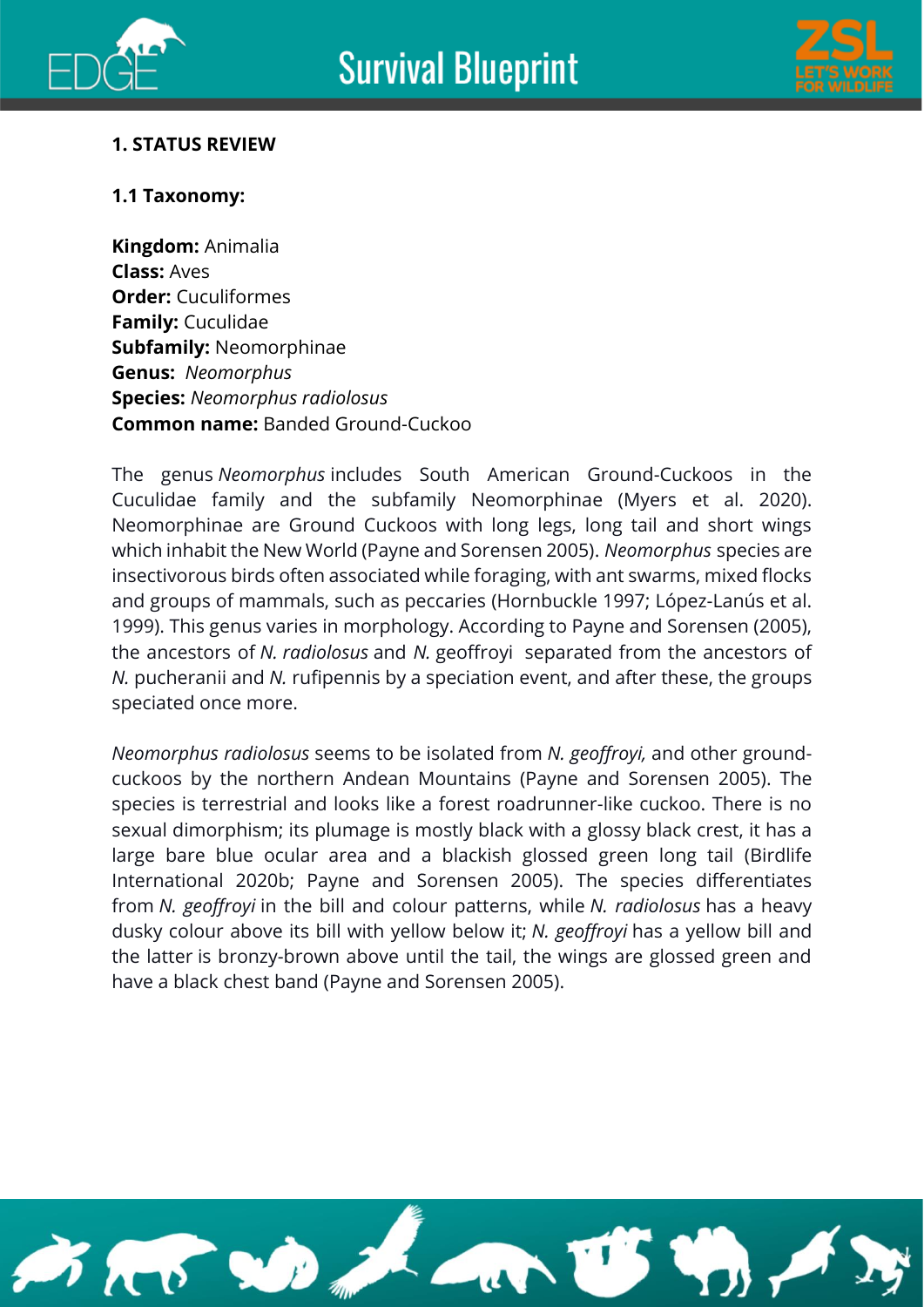



#### **1.2 Distribution and population status:**

The Banded Ground-Cuckoo (*Neomorphus radiolosus*) inhabits the foothills and lower slopes of the Choco Ecoregion (500-1200 masl) in southwestern Colombia and northwestern Ecuador (Payne and Sorensen 2005; Birdlife International 2020b) (see Figure 1: Map). It depends mostly on continuous primary forest, but there are some records in secondary forest areas (BirdLife International 2020). Its home range is estimated from 42 to 50 hectares (Karubian and Carrasco 2008).



Range distribution map: Banded-Ground Cuckoo (Neomorphus radiolosus)

Figure 1. Banded Ground-Cuckoo Distribution Map (Source: Birdlife International 2020b)

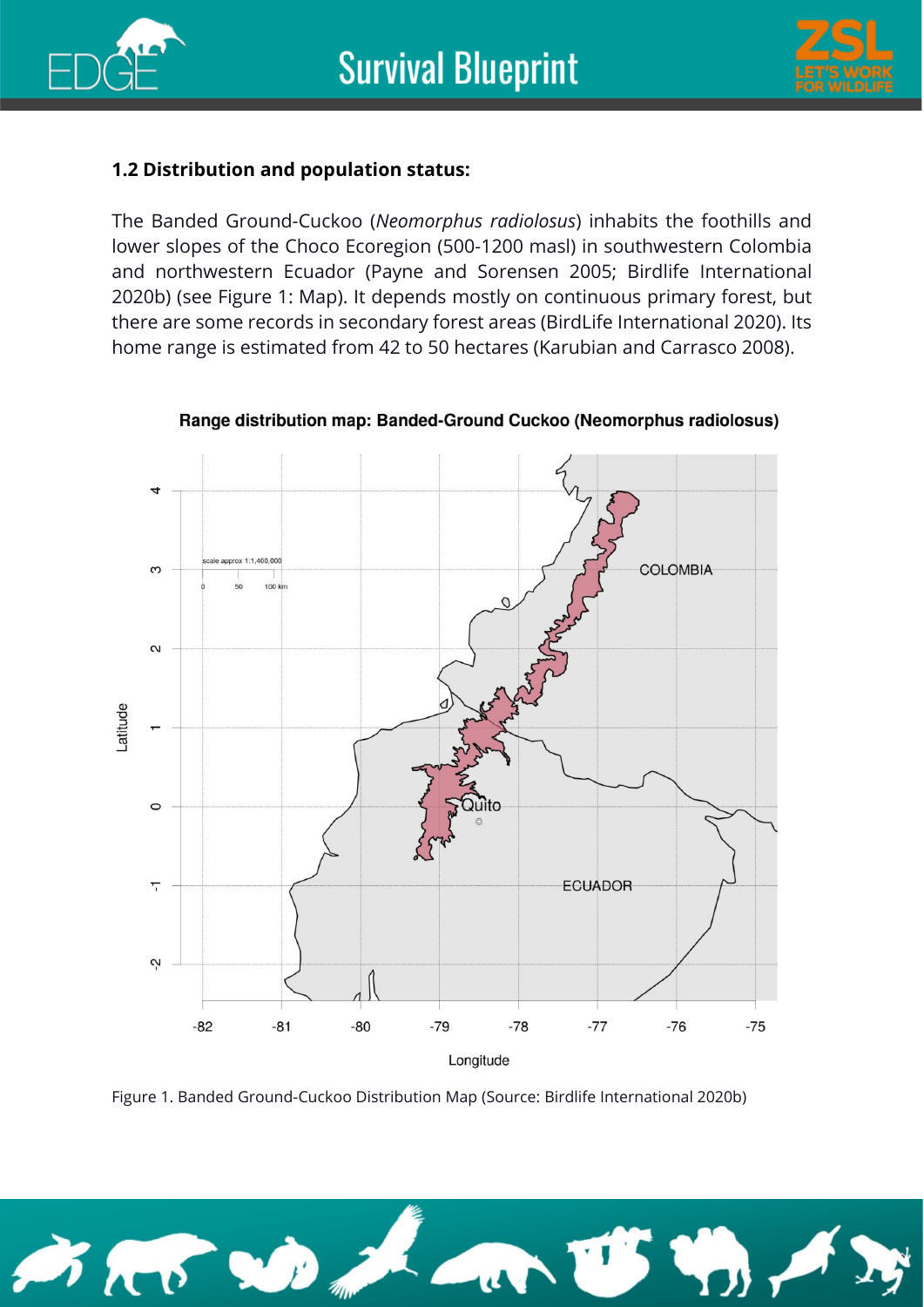



#### **1.2.1 Global distribution:**

| <b>Country</b> | <b>Population</b><br>estimate<br>(plus references)                                                                                                              | <b>Distribution</b>                                                                      | <b>Population</b><br>trend<br>(plus<br>references) | <b>Notes</b>                                                                                                                                                                                                          |
|----------------|-----------------------------------------------------------------------------------------------------------------------------------------------------------------|------------------------------------------------------------------------------------------|----------------------------------------------------|-----------------------------------------------------------------------------------------------------------------------------------------------------------------------------------------------------------------------|
| Global         | 1000-2499<br>individuals, 600-1700<br>(mature individuals),<br>according to known<br>records, descriptions<br>of abundance and<br>range size (Birdlife<br>2020) | Pacific slope of the<br>West Andes in<br>southwest Colombia<br>and<br>northwest Ecuador. | Decreasing<br>(Birdlife<br>International<br>2020b) | Declining populations<br>are caused mainly by<br>habitat loss, but it is<br>presumed hunting and<br>low reproduction rates<br>over three-generation<br>are also relevant factors<br>(Birdlife International<br>2020). |
| Ecuador        | Unknown                                                                                                                                                         | Northwest Ecuador<br>(Carchi, Esmeraldas,<br>Imbabura and<br>Pichincha provinces).       | Unknown<br>(Birdlife<br>International<br>2020b)    | There is no precise<br>information about the<br>population trend in<br>Ecuador.                                                                                                                                       |
| Colombia       | Unknown                                                                                                                                                         | Southwest Colombia<br>(Risaralda, Valle,<br>Cauca, Nariño).                              | Unknown<br>(Birdlife<br>International<br>2020b)    | There is no precise<br>information about the<br>population trend in<br>Colombia.                                                                                                                                      |

#### **1.2.2 Local distribution:**

| <b>Country</b> | Region /   | <b>Site</b>   | Level of          | <b>Population</b> | Reference(s)   | <b>Notes</b> |
|----------------|------------|---------------|-------------------|-------------------|----------------|--------------|
|                | province   |               | <b>Protection</b> | size              |                |              |
| Ecuador        | Imbabura   | <b>Bosque</b> | Private           | Unknown           | (Birdlife      |              |
|                |            | Protector Los | protected         |                   | International  |              |
|                |            | Cedros        | area              |                   | 2020b)         |              |
| Ecuador        | Imbabura   | Cayapas-      | Some              | Unknown           | (Birdlife      |              |
|                |            | Santiago-     | protected         |                   | International  |              |
|                |            | Wimbí         | areas with        |                   | 2020b)         |              |
|                |            |               | community         |                   |                |              |
|                |            |               | lands             |                   |                |              |
| Ecuador        | Esmeraldas | Corredor      | Biological        | Unknown           | (Birdlife      |              |
|                |            | Awacachi      | corridor          |                   | International  |              |
|                |            |               | managed by        |                   | 2020b)         |              |
|                |            |               | Fundación         |                   |                |              |
|                |            |               | Awacachi          |                   |                |              |
| Ecuador        | Esmeraldas | Mache         | Public and        | Bilsa~40          | (Karubian and  |              |
|                |            | Chindul       | Private           | pairs             | Carrasco 2008) |              |
|                |            | Ecological    | protected         |                   |                |              |
|                |            | Reserve and   | areas,            |                   |                |              |
|                |            | surrounding   | including:        |                   |                |              |

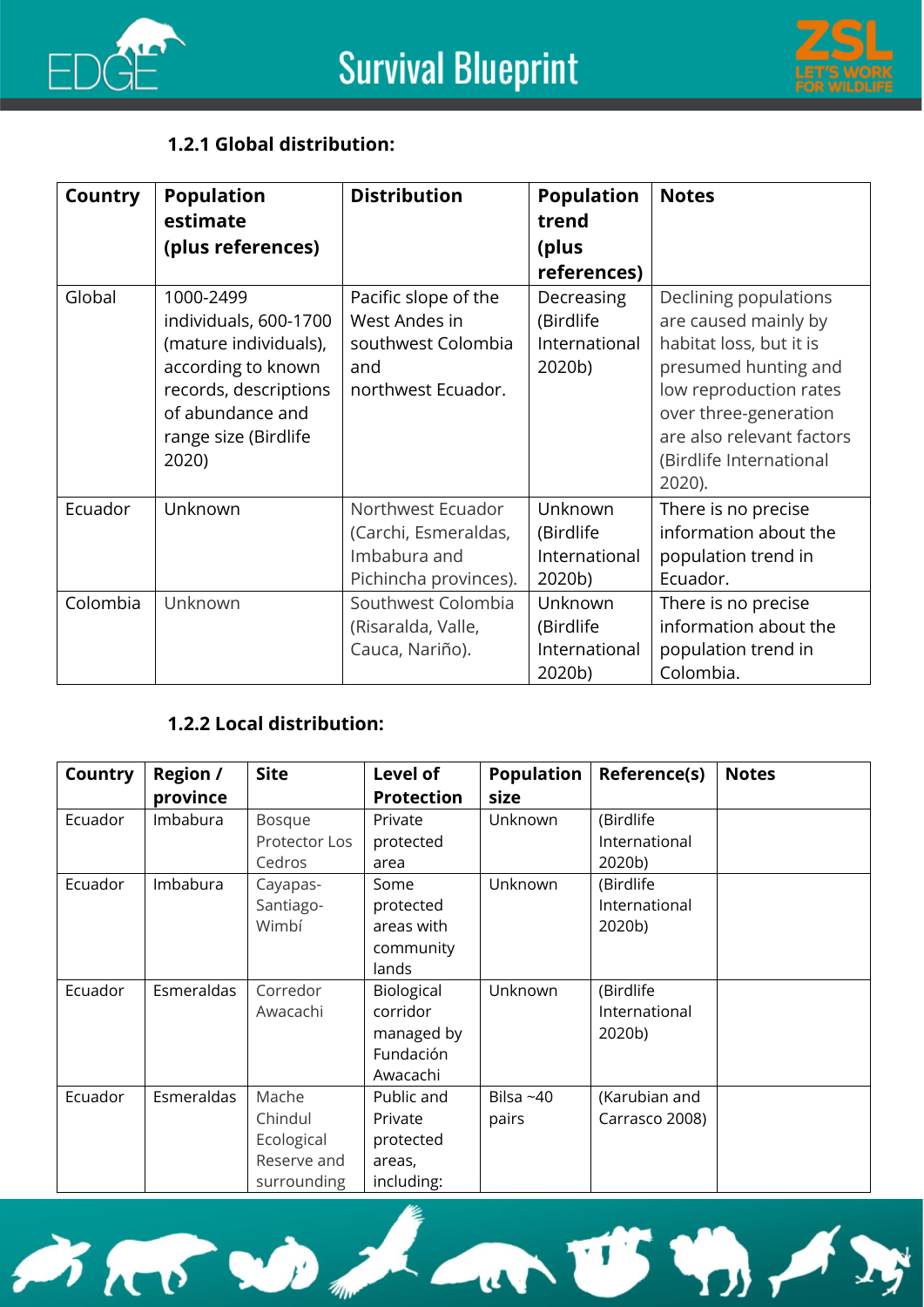



|         |            | areas                                     | - Mache                                                                    |         |                                                                                                   |                                                                                                                                                                                                                                                                                                                                                          |
|---------|------------|-------------------------------------------|----------------------------------------------------------------------------|---------|---------------------------------------------------------------------------------------------------|----------------------------------------------------------------------------------------------------------------------------------------------------------------------------------------------------------------------------------------------------------------------------------------------------------------------------------------------------------|
|         |            | (Reserva                                  | Chindul                                                                    |         |                                                                                                   |                                                                                                                                                                                                                                                                                                                                                          |
|         |            | Ecológica                                 | Ecological                                                                 |         |                                                                                                   |                                                                                                                                                                                                                                                                                                                                                          |
|         |            | Mache-<br>Chindul IBA)                    | Reserve<br><b>Bilsa</b>                                                    |         |                                                                                                   |                                                                                                                                                                                                                                                                                                                                                          |
|         |            |                                           | Biological                                                                 |         |                                                                                                   |                                                                                                                                                                                                                                                                                                                                                          |
|         |            |                                           | Station                                                                    |         |                                                                                                   |                                                                                                                                                                                                                                                                                                                                                          |
| Ecuador | Pichincha  | Mashpi-<br>Pachijal                       | Protected<br>area                                                          | Unknown | (Birdlife<br>International<br>2020b)                                                              | "Un Poco del<br>Choco" is a private<br>reserve located in<br>the IBA area who<br>has records of the<br>species. It has<br>conducted<br>research activities<br>with the species,<br>mainly with<br>banding<br>techniques. Also<br>there are several<br>records in Mashpi<br>area and                                                                      |
|         |            |                                           |                                                                            |         |                                                                                                   | surroundings.                                                                                                                                                                                                                                                                                                                                            |
| Ecuador | Esmeraldas | Reserva<br>Ecológica                      | Protected<br>Area                                                          | Unknown | (Birdlife<br>International                                                                        |                                                                                                                                                                                                                                                                                                                                                          |
|         | Imbabura   | Cotacachi-<br>Cayapas                     |                                                                            |         | 2020b)                                                                                            |                                                                                                                                                                                                                                                                                                                                                          |
| Ecuador | Esmeraldas | Territorio<br>Étnico Awá y<br>alrededores | Protected<br>Area                                                          | Unknown | (Birdlife<br>International<br>2020b)                                                              |                                                                                                                                                                                                                                                                                                                                                          |
| Ecuador | Esmeraldas | Verde-<br>Ónzole-<br>Cayapas-<br>Canandé  | Community<br>lands,<br>protected<br>areas,<br>agricultural<br>and forestry | Unknown | (Birdlife<br>International<br>2020b; EDGE<br>of Existence<br>2018;<br>Fundación<br>Jocotoco 2020) | Fundación<br>Jocotoco protects<br>approximately 5<br>hectares of<br>primary and<br>secondary forests<br>in this area. The<br><b>EDGE of Existence</b><br>(ZSL) funded<br>Project:<br>"Community-<br>based research to<br>conserve the<br><b>Banded Ground-</b><br>Cuckoo in<br>northern Ecuador"<br>was developed in<br>this area, inside<br>Canande and |

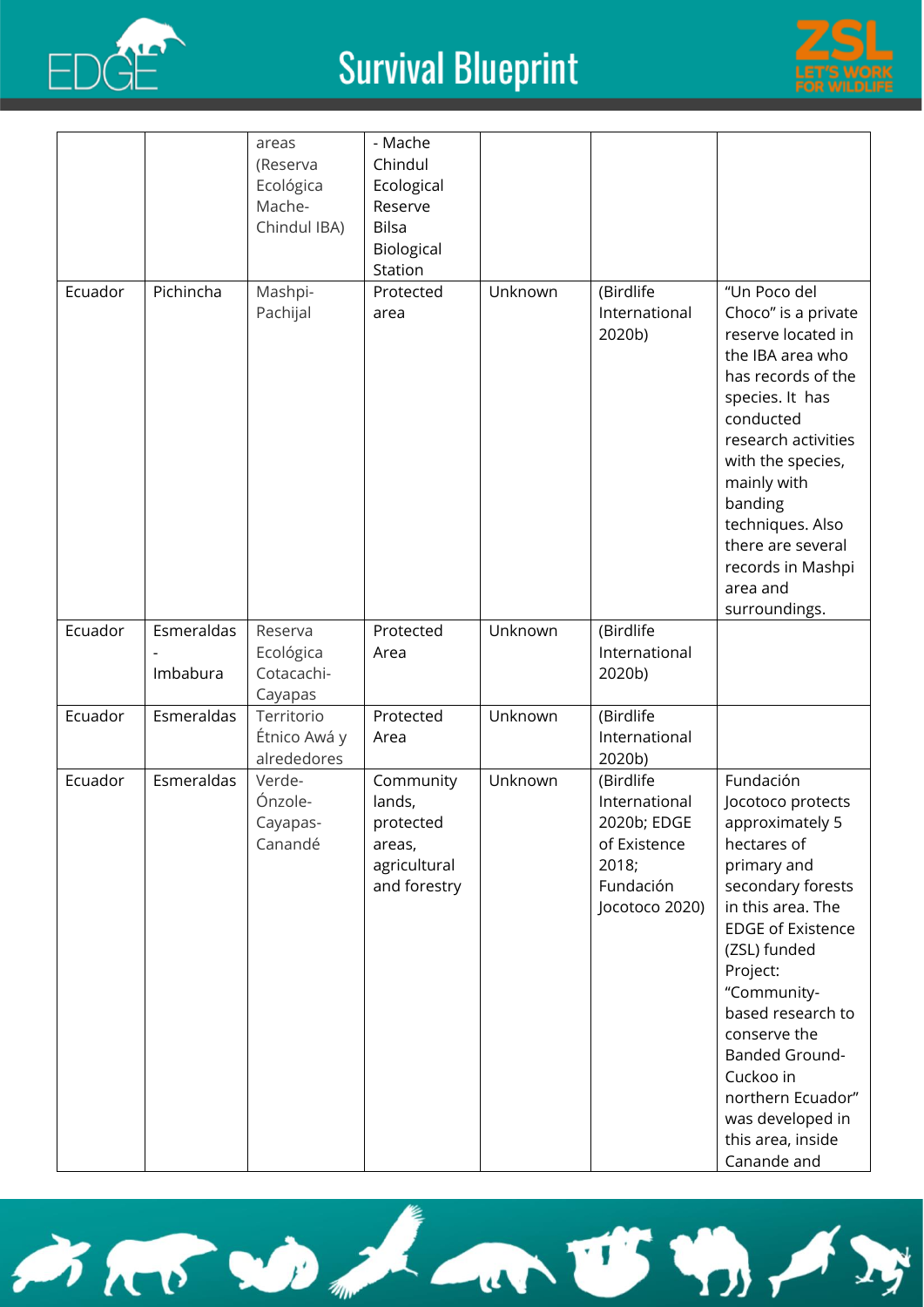



|          |        |               |           |         |               | Tesoro Escondido |
|----------|--------|---------------|-----------|---------|---------------|------------------|
|          |        |               |           |         |               | Reserves.        |
| Colombia | Cauca  | Munchique     | Protected | Unknown | (Birdlife     |                  |
|          |        | Natural       | area      |         | International |                  |
|          |        | National Park |           |         | 2020b)        |                  |
|          |        | and southern  |           |         |               |                  |
|          |        | extension     |           |         |               |                  |
| Colombia | Nariño | Reserva       | Protected | Unknown | (Birdlife     |                  |
|          |        | Natural El    | area      |         | International |                  |
|          |        | Pangán        |           |         | 2020b)        |                  |
| Colombia | Nariño | Reserva       | Protected | Unknown | (Birdlife     |                  |
|          |        | Natural Río   | area      |         | International |                  |
|          |        | Ñambí         |           |         | 2020b)        |                  |

#### **1.3 Protection status:**

The Banded Ground-Cuckoo is classified according to its global risk of extinction as Endangered according to C2a(i) IUCN Red List Criteria. Its population size is smaller than 2500 individuals, consisting of declining, fragmented and isolated subpopulations (Birdlife International 2020b). The species is endemic of the Choco ecoregion, one of the world's richest lowland biotas, it has a magnificent richness and endemism of plants, reptiles, amphibians, insects and birds (Birdlife International 2020a). According to Gómez et al. (2014) Choco ecoregion holds an extension of 17 million hectares. Very few of this extension is inside protected areas, just 18,7%, 5,1 % in Panama, 8,6 % in Colombia and 5% in Ecuador.

The major threats for the species are habitat loss and degradation that are increasing rapidly (Birdlife International 2020b). According to Birdlife International (2020a) the major threat for the Chocó ecoregion, where the species is endemic, are the massive logging concessions. Over 40% of the forests have been deforested and degraded since 1960, and the deforestation rates are increasing. By 1996, in western Ecuador, there was only 18% of evergreen lowland forests and 40% of premontane forests remaining (Sierra 1996). Esmeraldas province in Ecuador has the highest national rates of deforestation; as highlighted in the local distribution table, there are two important IBA sites in this province for the species (Sierra 2013).

#### **1.4 Ecology, behaviour and habitat requirements:**

The Banded Ground-Cuckoo is one of the most threatened cuckoos of the New World (Payne and Sorensen 2005; Del Hoyo et al. 1992). This endemic Chocó species inhabits the foothills and lower slopes, mainly from 500-1200 meters in

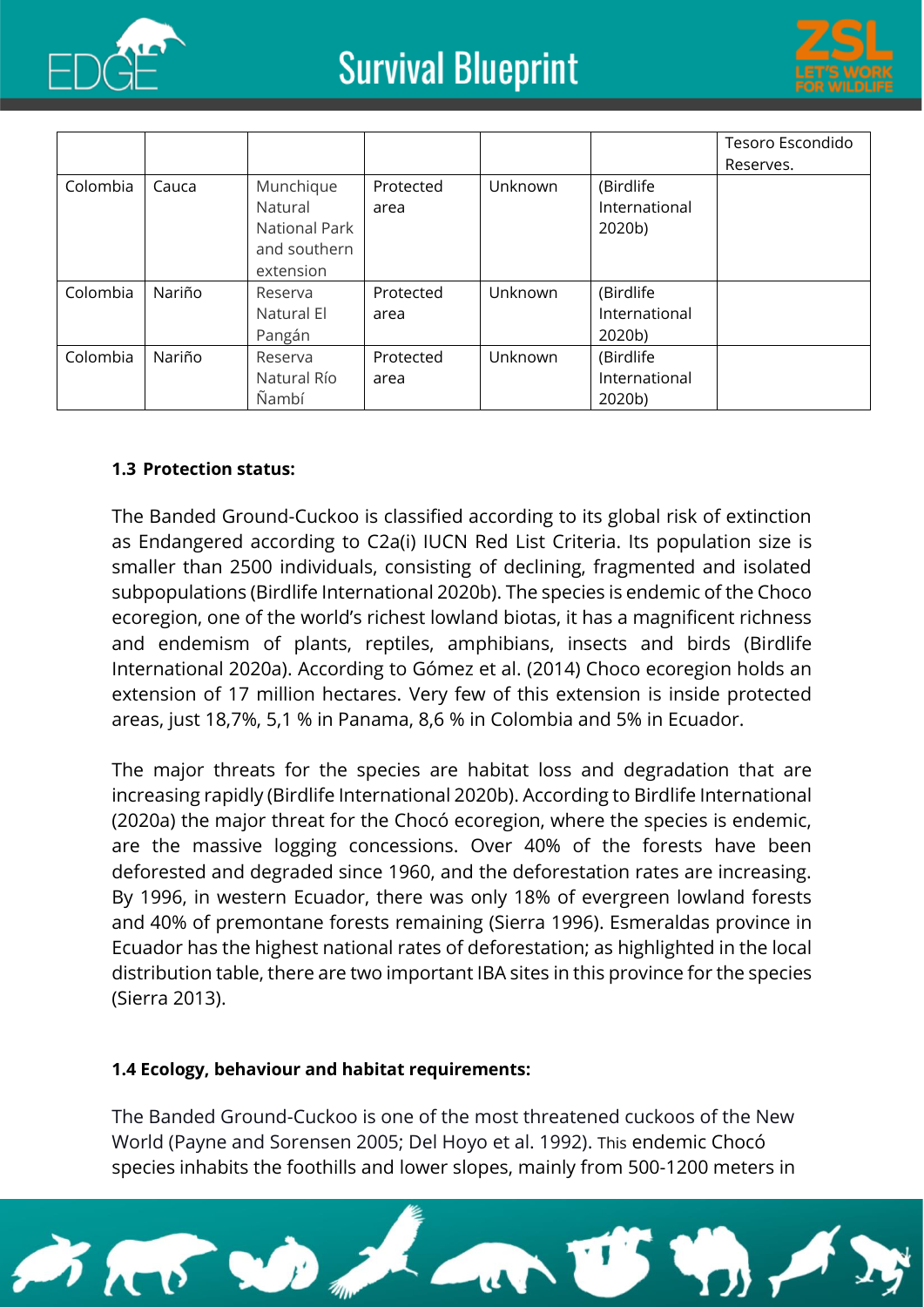



southwestern Colombia and northwestern Ecuador (Payne and Sorensen 2005). It depends mostly on continuous primary forest, but there are some records of it occurring in secondary forests (Birdlife International 2020b).

It is a large terrestrial cuckoo that follows ant swarms and eats the insects that are escaping from them. The species is also associated with mixed-species flocks of other ant-following birds such as, Ocellated Antbird, Plain-brown Woodpecker, Immaculate Antbird, among others (Payne and Sorensen 2005). Furthermore, *Neomorphus* species are associated with Collared Peccaries, according to Amaral et al. (2017), with the species not only feeding on the invertebrates that the peccaries turn up from the floor, but also sounding like them. The bill clacking of the ground-cuckoos is similar to the clacking of peccaries, deceiving predators. Ground-cuckoos and peccaries benefit mutually to alert each other of predators, apparently with the ground-cuckoos acting as sentinels in this mutualistic relation, while peccaries provide protection.

According to Payne and Sorensen (2005), *Neomorphus radiolosus* perches on fallen trunks or on the ground to examine leaves, stems and trunk bases, it moves quickly on the ground following the ant swarms. The authors described its behavior as "sprint in bursts and stops abruptly, runs forward to capture food, and when it catches prey items, it runs in a zig-zag pattern" (p. 201). Ground cuckoos can also fly to survey the area from high perches and "stay within a hop and flap of the ground" (p. 6).

There is little information about the breeding of this species, but it is known that it is a nest-building species. According to Karubian and Carrasco (2007), it breeds from March to June. The authors found two large nests, made by leaves and placed five meters above the ground in a Melastomataceae tree in Ecuador. Both adults contribute to the incubation of eggs, brooding and provisioning of food to the chick. The nestling fledged 20 days after hatching. The chick had white down except on its head; at fledging the plumage was similar to the adults

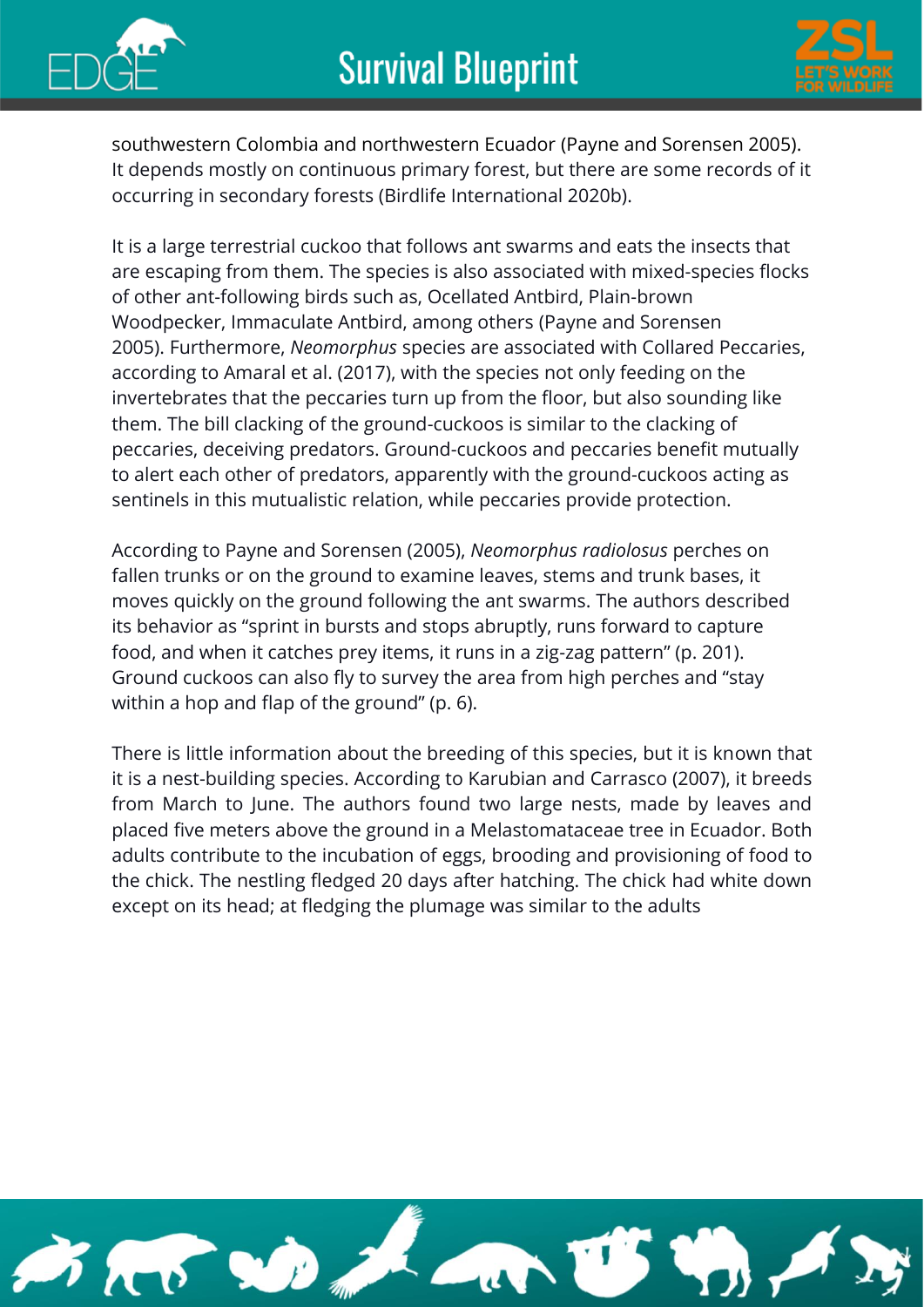



#### **1.5 Threat analysis:**

| <b>Threat</b>                                                                                                                                | Description of how this threat impacts the species                                                                                                                                                                                                                                                                                                                                                                                                                                                                                                                                                                       | <b>Intensity of threat</b> |
|----------------------------------------------------------------------------------------------------------------------------------------------|--------------------------------------------------------------------------------------------------------------------------------------------------------------------------------------------------------------------------------------------------------------------------------------------------------------------------------------------------------------------------------------------------------------------------------------------------------------------------------------------------------------------------------------------------------------------------------------------------------------------------|----------------------------|
|                                                                                                                                              |                                                                                                                                                                                                                                                                                                                                                                                                                                                                                                                                                                                                                          | (low, medium, high,        |
|                                                                                                                                              |                                                                                                                                                                                                                                                                                                                                                                                                                                                                                                                                                                                                                          | critical or unknown)       |
| <b>Habitat loss</b><br>caused by<br>extractive<br>activities such as<br>timber extraction,<br>oil-palm<br>plantations and<br>gold-mining     | Timber extraction, mining and oil palm plantations are<br>causing several social-environmental conflicts. Not<br>only biodiversity is affected, but vulnerable people are<br>also facing dispossession of their territories,<br>environmental contamination and racism (Moreno<br>Parra 2019). These types of activities are responsible<br>for the disappearance of more than 40% of primary<br>forests in the region (Birdlife International 2020a). The<br>Banded Ground-Cuckoo is a primary forest-dependent<br>species, this threat is certainly the most important for<br>this and other forest-dependant species. | Critical                   |
| <b>Habitat loss</b><br>caused by small<br>and large-scale<br>agriculture, and<br>cattle farming                                              | Agriculture and cattle farming negatively affect<br>biodiversity by changing habitats and increasing<br>contamination through the use of pollutants, an<br>increase of food waste, and contribution to the climate<br>crisis (Dudley and Alexander 2017). As described in the<br>previous threat, these types of activities degrade the<br>habitat the Banded Ground-Cuckoo needs to survive.                                                                                                                                                                                                                            | Critical                   |
| <b>Habitat loss</b><br>caused by the<br>expansion of the<br>road network                                                                     | This threat is caused by the expansion of the two<br>previously mentioned threats: extractive activities,<br>agriculture and cattle farming. Better access to the<br>focal areas is needed to develop these activities. Also,<br>with road expansion, more unprotected forest patches<br>become vulnerable to degradation and promote the<br>intensification of anthropogenic activities that<br>deteriorate important habitats of the Banded Ground-<br>Cuckoo and other endangered species.                                                                                                                            | Critical                   |
| Habitat<br>fragmentation<br>caused by<br>extractive<br>activities,<br>agriculture, cattle<br>farming and<br>expansion of the<br>road network | Habitat fragmentation reduces dispersion rates<br>between subpopulations (McCallum and Dobson<br>2002). It reduces genetic diversity that leads to a<br>decline in the population fitness, high risk of diseases<br>and local extinctions (McCallum and Dobson 2002;<br>Dixo et al. 2009). Also it creates and intensifies edge<br>effects, changing the environmental conditions of the<br>patches.                                                                                                                                                                                                                     | High                       |
| Hunting                                                                                                                                      | According to Birdlife (2020b), there is a presumed<br>hunting pressure over the species. However there is                                                                                                                                                                                                                                                                                                                                                                                                                                                                                                                | Unknown                    |

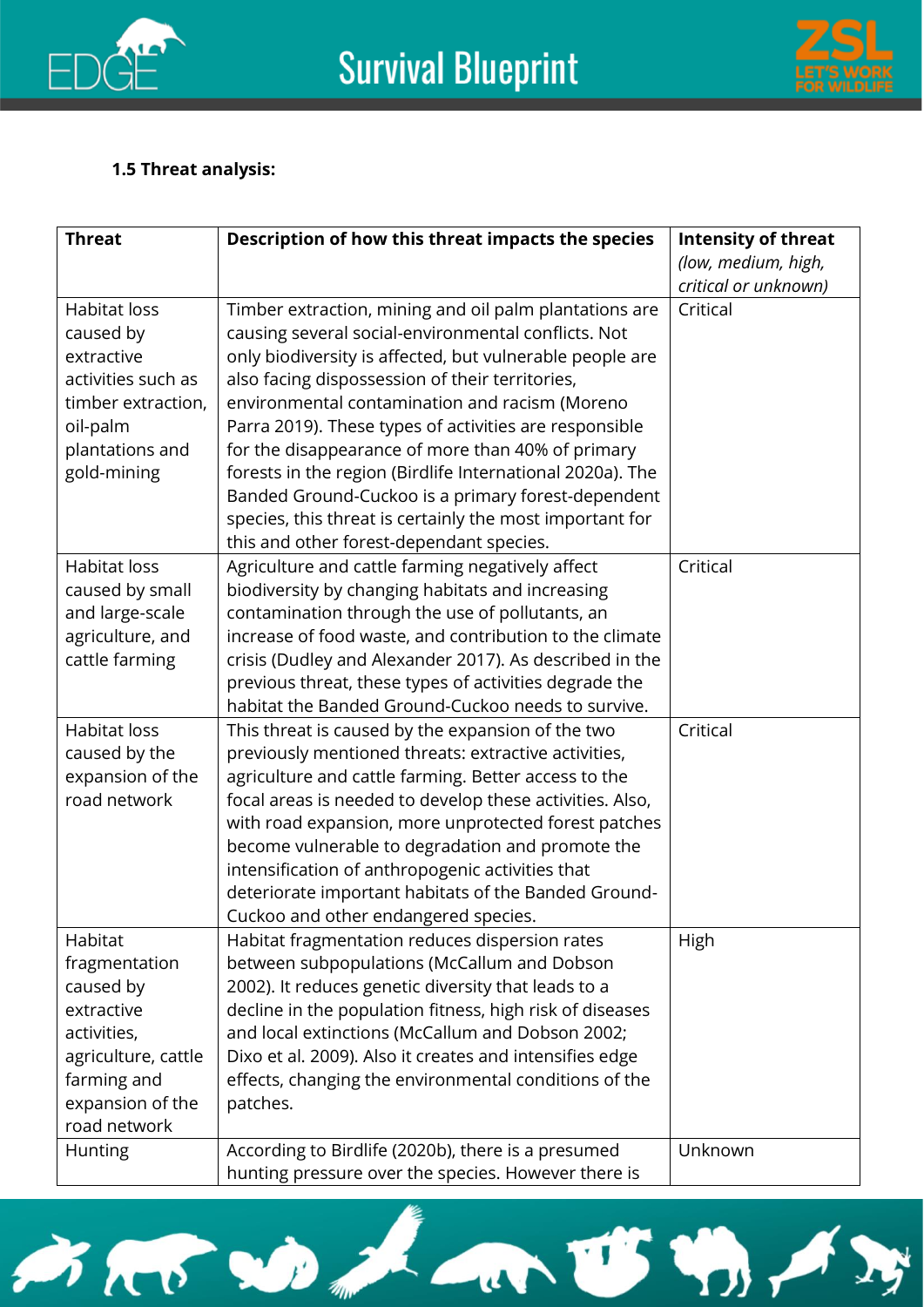



|             | no accurate data about how this threat affects the<br>species in Colombia or Ecuador. |             |
|-------------|---------------------------------------------------------------------------------------|-------------|
| Lack of     | The species is not recognized in some areas of its                                    | <b>High</b> |
| information | distribution range in Ecuador. In some localities, it is                              |             |
|             | known as the 'Choco roadrunner', but it is often                                      |             |
|             | confused with other terrestrial birds. This scarcity in                               |             |
|             | knowledge of the species results in a poor                                            |             |
|             | understanding of how the threats are affecting the                                    |             |
|             | species, and impedes the development of effective                                     |             |
|             | long-term conservation plans.                                                         |             |

#### **1.6 Stakeholder analysis:**

| Country | <b>Stakeholder</b>           | Stakeholder's<br>interest in the<br>species'<br>conservation                                                  | <b>Current activities</b>                                                                                                                                                                                                                                                                                                                                                                                                                                       | Impact<br>(positive,<br>negative or<br>both)                                                                                                                                                                                                   | <b>Intensity of</b><br>impact<br>(low, medium,<br>high or<br>critical) |
|---------|------------------------------|---------------------------------------------------------------------------------------------------------------|-----------------------------------------------------------------------------------------------------------------------------------------------------------------------------------------------------------------------------------------------------------------------------------------------------------------------------------------------------------------------------------------------------------------------------------------------------------------|------------------------------------------------------------------------------------------------------------------------------------------------------------------------------------------------------------------------------------------------|------------------------------------------------------------------------|
| Ecuador | Conservation<br><b>NGOs</b>  | High interest,<br>they can be part<br>of a conservation<br>network for the<br><b>BGC</b> and the<br>ecoregion | The activities depend<br>on the kind of<br>organization.<br>Fundación Altropico,<br>for example, is a local<br>NGO in Ecuador which<br>works with indigenous<br>communities in the<br>Cayapas River, one of<br>the most important<br>sites of the BGC.<br>Other important<br>NGOs are Fundación<br>Jocotoco Washu,<br>FCAT, Ecominga,<br>Fundación Futuro who<br>own private reserves<br>to protect primary<br>forest patches in<br>Esmeraldas and<br>Province. | Positive. They<br>could support<br>conservation<br>initiatives and<br>expand them<br>to other<br>regions where<br>the BGC<br>inhabits. Also,<br>they could<br>establish<br>connections<br>with other<br>national and<br>international<br>NGOs. | High                                                                   |
| Ecuador | Environmental<br>authorities | High interest,<br>they are always<br>seeking alliances<br>with private NGOs<br>for conservation<br>purposes   | The Environmental<br>Ministry is in charge<br>of controlling the<br>natural resources,<br>public protected<br>areas, its use and<br>conservation. They<br>give permissions for                                                                                                                                                                                                                                                                                  | Positive and<br>Negative. They<br>give<br>permissions<br>for timber<br>extractions<br>and control it<br>in the region.                                                                                                                         | Critical                                                               |

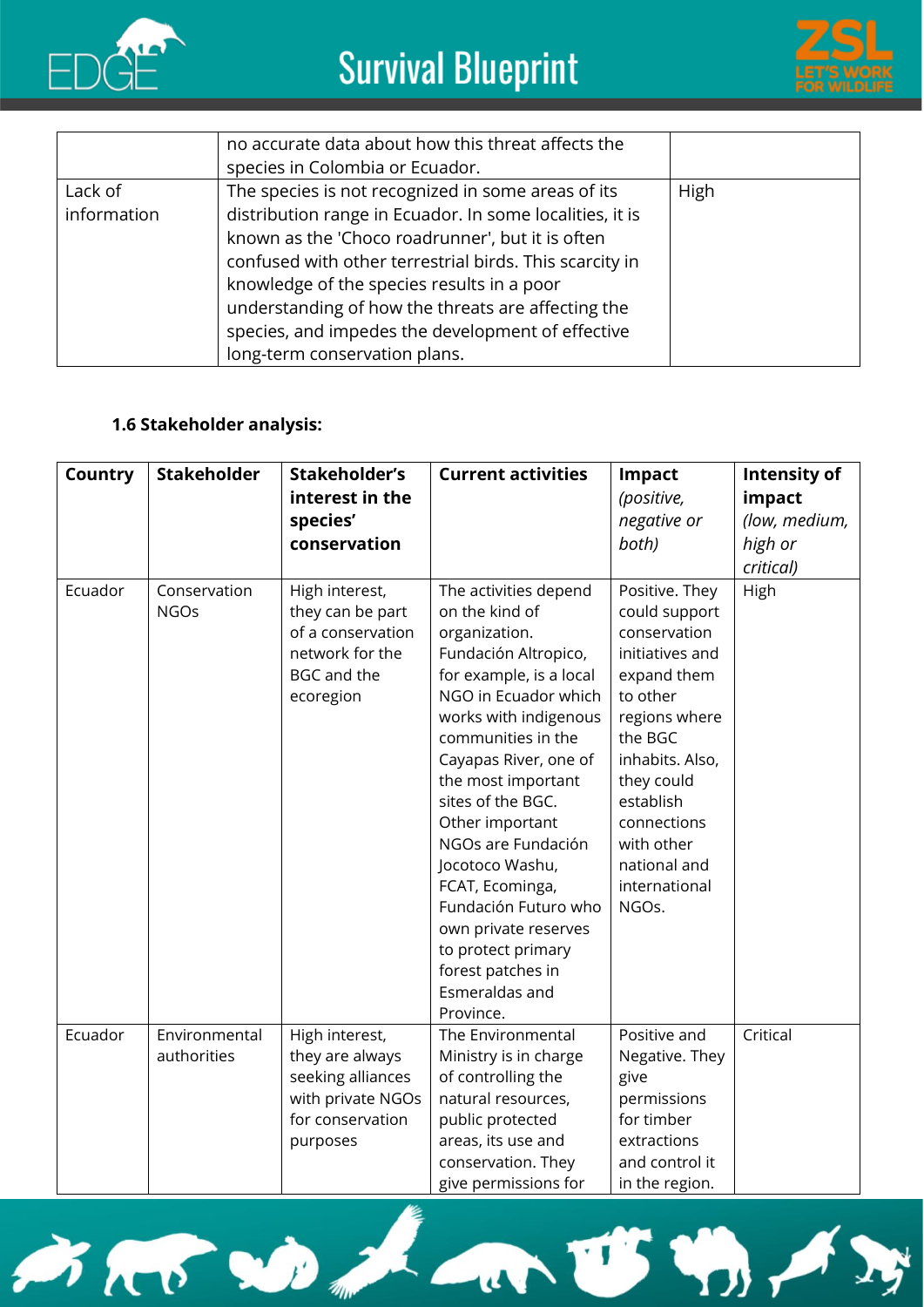



|         |                                                                          |                                                                                                                                                                                                                                                                 | extractive activities<br>and control them.<br>Also, they are involved<br>in several<br>conservation plans for<br>whole ecosystems in<br>alliance with private<br>NGOs.                                                       | Positively, they<br>could support<br>conservation<br>projects for<br>their<br>expansion,<br>they can<br>create<br>alliances and<br>laws for the<br>long-term<br>conservation<br>of the species.                                |      |
|---------|--------------------------------------------------------------------------|-----------------------------------------------------------------------------------------------------------------------------------------------------------------------------------------------------------------------------------------------------------------|------------------------------------------------------------------------------------------------------------------------------------------------------------------------------------------------------------------------------|--------------------------------------------------------------------------------------------------------------------------------------------------------------------------------------------------------------------------------|------|
| Ecuador | <b>Local Park</b><br>Guards                                              | High interest in<br>conservation,<br>they are used to<br>the fieldwork<br>demands and<br>have experience<br>in conservation<br>activities and<br>species<br>monitoring                                                                                          | Local park guards are<br>involved in activities<br>related to<br>conservation in public<br>and private reserves                                                                                                              | Positive. They<br>could develop<br>fieldwork<br>activities for<br>conservation<br>projects                                                                                                                                     | High |
| Ecuador | Residents<br>involved in<br>conservation<br>and ecotourism<br>activities | High interest,<br>some people are<br>already involved<br>in conservation<br>and ecotourism<br>initiatives, they<br>are seeking<br>alliances with<br>local<br>governments and<br>NGOs to improve<br>their initiatives                                            | Residents are<br>organized in<br>associations. They are<br>implementing<br>ecotourism initiatives<br>such as tourist trails<br>and promoting<br>attractions such as<br>waterfall visits and<br>viewing local<br>biodiversity | Positive.<br>They could<br>become local<br>researchers<br>(e.g. citizen<br>science) and<br>support<br>conservation<br>projects.                                                                                                | High |
| Ecuador | Local farmers                                                            | The interest of<br>this group<br>depends on their<br>awareness of<br>environmental<br>degradation.<br>Some farmers are<br>very aware of<br>forest<br>degradation and<br>show a high<br>interest, but<br>people who are<br>not aware do not<br>show interest for | Most of the local<br>people own lands<br>inside the forest<br>where they have<br>farms and work.                                                                                                                             | Farmers who<br>are aware of<br>ecosystem<br>destruction,<br>the impact<br>they can have<br>is positive.<br>They could<br>give support<br>to<br>conservation<br>initiatives and<br>get involved in<br>monitoring<br>activities. | High |

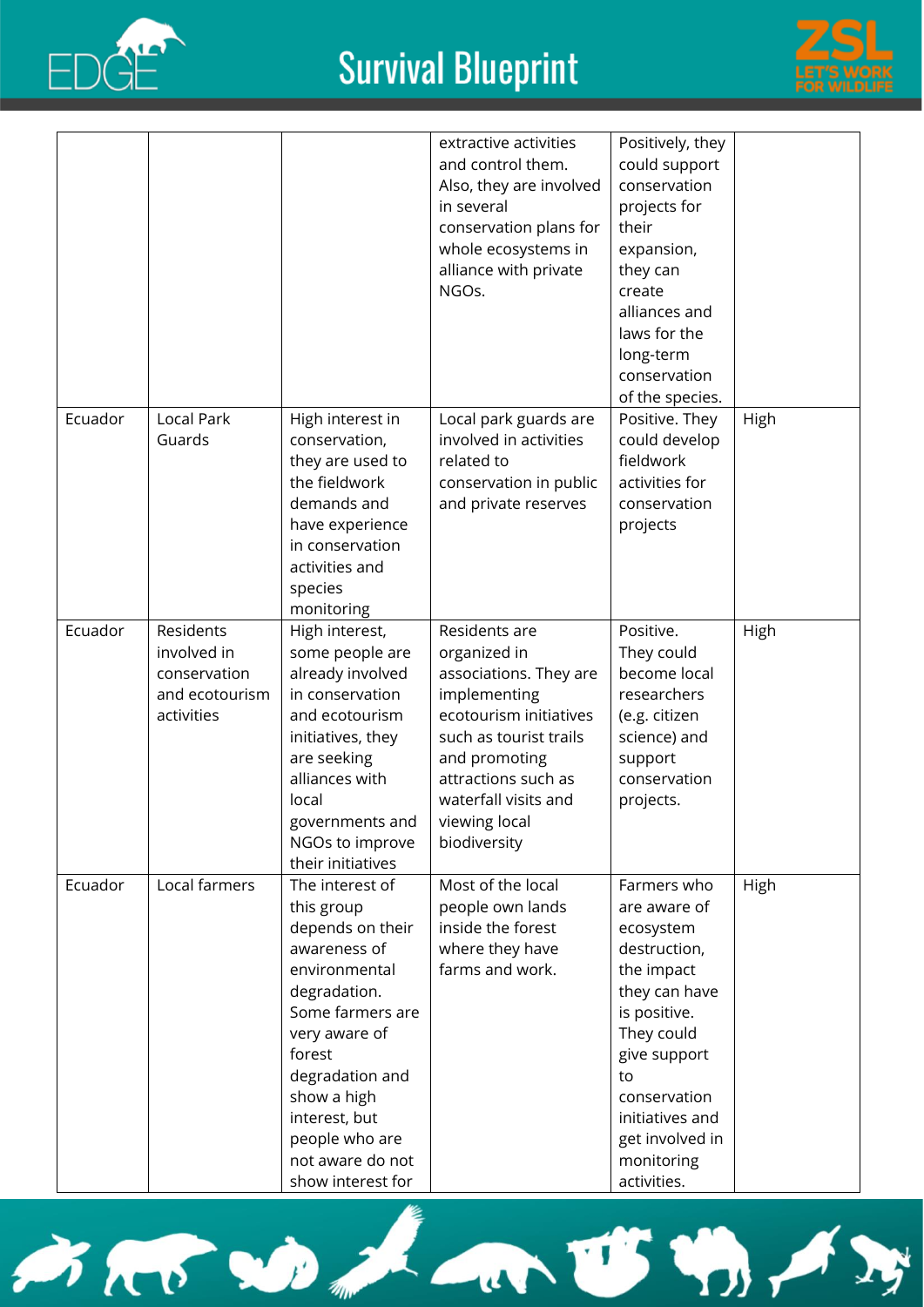



| Ecuador | Residents not                                                                                                                        | conservation<br>activities<br>Low interest,                                    | They work for                                                                                                                                                       | People who<br>are not aware<br>of ecosystems<br>degradation<br>could be<br>against the<br>expansion of<br>protected<br>lands. Some of<br>them think<br>that protected<br>areas are<br>going to<br>prohibit<br>access to their<br>lands or, in<br>the case of<br>NGOs, try to<br>force them to<br>sell their lands<br>at a low cost.<br>This generates<br>bad<br>perceptions of<br>conservation.<br>Negative | High   |
|---------|--------------------------------------------------------------------------------------------------------------------------------------|--------------------------------------------------------------------------------|---------------------------------------------------------------------------------------------------------------------------------------------------------------------|-------------------------------------------------------------------------------------------------------------------------------------------------------------------------------------------------------------------------------------------------------------------------------------------------------------------------------------------------------------------------------------------------------------|--------|
|         | involved in<br>conservation<br>actions such as<br>workers in<br>logging<br>companies or<br>other type of<br>extractive<br>activities | these people<br>depend on<br>extractive<br>activities for their<br>livelihoods | companies involved<br>with extractivism,<br>mainly as daily<br>workers.                                                                                             |                                                                                                                                                                                                                                                                                                                                                                                                             |        |
| Ecuador | Private land<br>owners                                                                                                               | Unknown                                                                        | Some private<br>landowners are not<br>registered with local<br>authorities this may<br>include a lack of legal<br>documentation for<br>ownership of their<br>lands. | The potential<br>impact is likely<br>to be negative,<br>if they are not<br>interested in<br>conservation<br>efforts.                                                                                                                                                                                                                                                                                        | Medium |
| Ecuador | Indigenous<br>communities                                                                                                            | Unknown                                                                        | Indigenous<br>communities are<br>vulnerable in the<br>Choco Ecosystem,<br>some NGOs such as<br>Altropico work with<br>tham in curtainahla                           | The potential<br>impact is likely<br>to be positive,<br>if they are<br>already<br>working in                                                                                                                                                                                                                                                                                                                | High   |

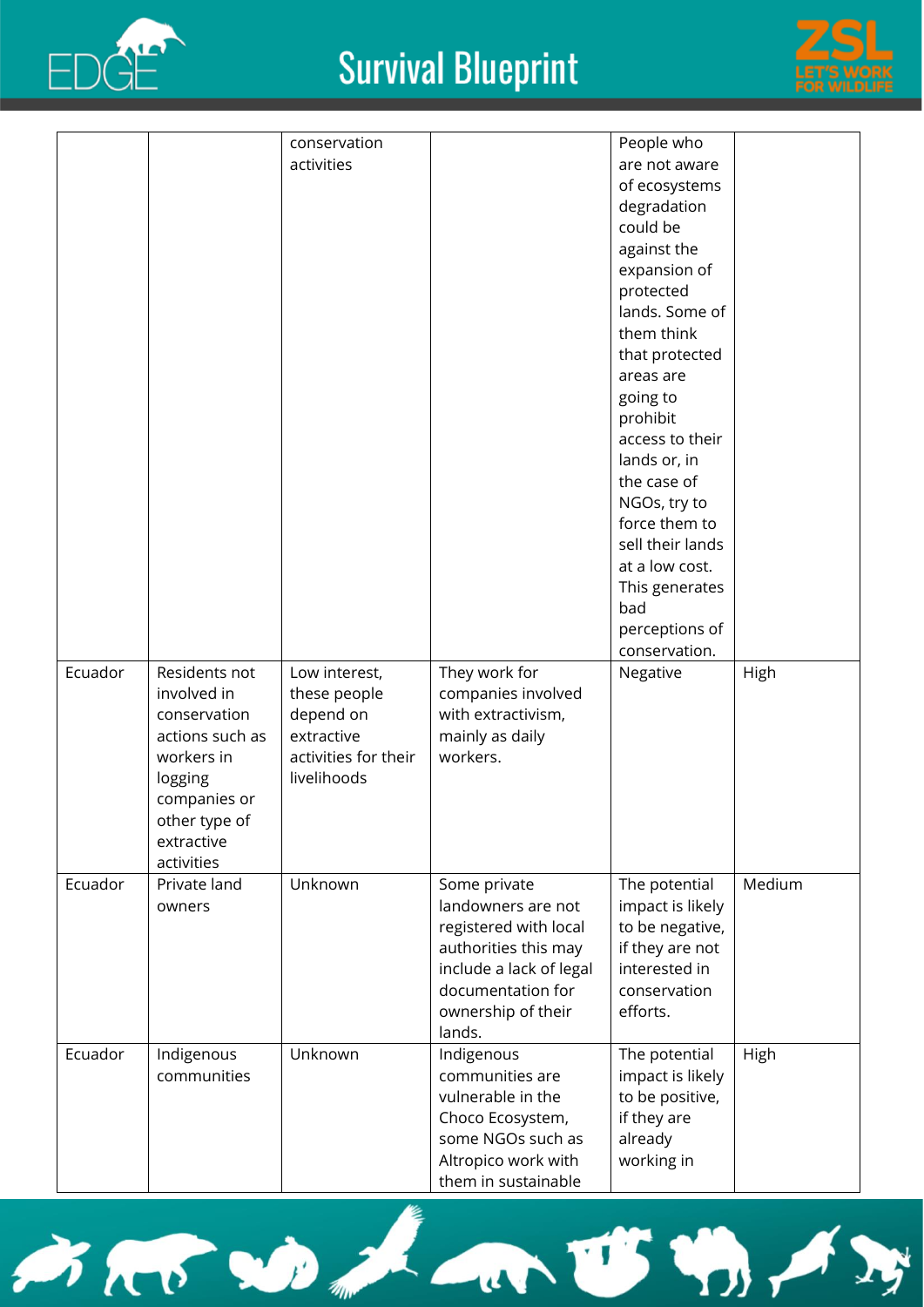



|         |                                         |                                                                                                                                                                                                                                           | development<br>activities, and<br>education to<br>empower them to<br>support conservation<br>and their livelihoods.                                 | conservation<br>activities.                                                                                      |          |
|---------|-----------------------------------------|-------------------------------------------------------------------------------------------------------------------------------------------------------------------------------------------------------------------------------------------|-----------------------------------------------------------------------------------------------------------------------------------------------------|------------------------------------------------------------------------------------------------------------------|----------|
| Ecuador | Forestry and<br>extractive<br>companies | Low interest, they<br>have been<br>deforesting the<br>Choco Ecoregion<br>for almost one<br>century;<br>conservation<br>initiatives affect<br>their business.<br>Also they open<br>roads to get<br>access to extract<br>natural resources. | They are the major<br>responsible party for<br>the deforestation in<br>the region and the<br>habitat loss of the<br><b>BGC and other</b><br>species | Negative                                                                                                         | Critical |
| Ecuador | Universities and<br>researchers         | High interest.<br>Universities are<br>seeking alliances<br>for ecological<br>research of<br>endangered<br>species.                                                                                                                        | Some local, national<br>and international<br>universities have<br>projects for<br>undergraduate and<br>postgraduate<br>students in the region.      | Positive.<br>They could<br>generate<br>knowledge<br>about the<br>species to<br>inform<br>conservation<br>action. | High     |

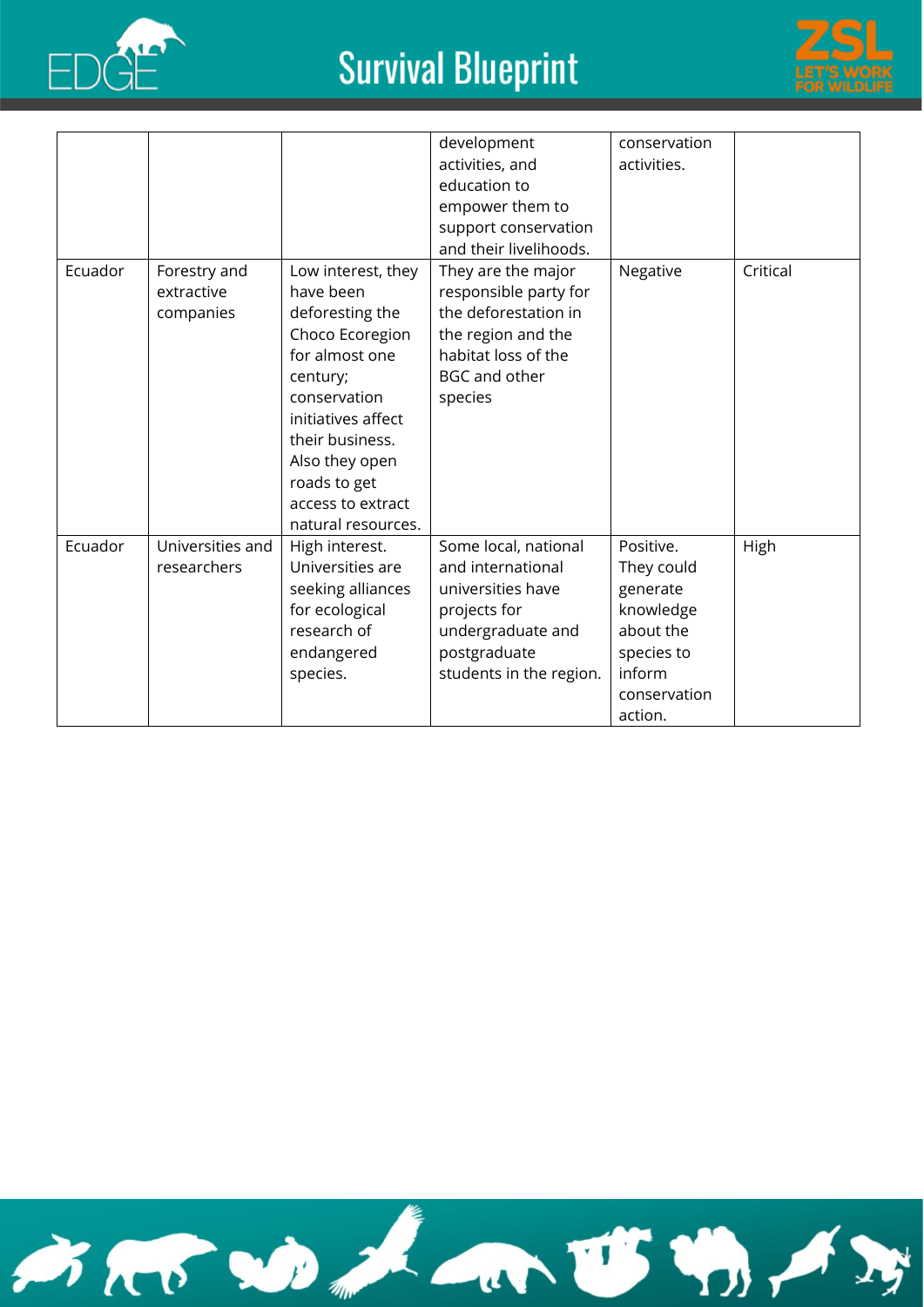





#### **1.7 Context and background information that will affect the success of any conservation action for this species:**

|                        | <b>Description</b>                               | <b>Barriers to conservation</b>        | <b>Opportunities for conservation</b> |
|------------------------|--------------------------------------------------|----------------------------------------|---------------------------------------|
| Socio-cultural effects | Social and cultural attitudes vary throughout    | Some communities have basic            | Some communities are opened to        |
| and cultural attitudes | the Ecuadorian Choco ecoregion. There are        | needs that require urgent attention.   | conservation initiatives, they are    |
|                        | three provinces where the Banded Ground-         | Without basic services for people,     | accessible and want to support        |
|                        | Cuckoo persists: Esmeraldas, Pichincha and       | conservation is not possible. Local    | project's related to biodiversity     |
|                        | Imbabura. In Esmeraldas there are indigenous     | governments should pay more            | conservation. Environmental           |
|                        | and settler communities, most of them            | attention to neglected socio-          | education is essential in some        |
|                        | dependant on extractivism: logging, hunting      | economic regions, especially in        | places, and it could start with local |
|                        | and large-scale agriculture (Quininde 2011).     | Esmeraldas province, where there       | government and people's support.      |
|                        | Local governments often neglect indigenous       | are testimonies of a low quality of    |                                       |
|                        | communities; some of them live in precarious     | life, poverty, labour exploitation and | Some NGOs who are working in the      |
|                        | conditions with no access to basic services      | appropriation of lands.                | ecoregion could establish alliances   |
|                        | (Moreno Parra 2019). In some places, NGOs are    |                                        | with local communities to work in     |
|                        | not accepted because locals think that they are  | NGOs non-acceptance is also a          | the different localities where the    |
|                        | invading territories and closing access to their | barrier. There is a need to change     | species is present.                   |
|                        | lands, especially NGOs who are buying land for   | people's perception of conservation    |                                       |
|                        | conservation. In Pichincha province, there are   | NGOs. In addition to this, some        |                                       |
|                        | several local conservation initiatives that      | NGOs do need to change the way         |                                       |
|                        | include ecotourism activities and community-     | they are working inside these areas.   |                                       |
|                        | based conservation.                              | In some cases, people are right in     |                                       |
|                        |                                                  | their perception that some local       |                                       |
|                        |                                                  | NGOs just work for their interests     |                                       |
|                        |                                                  | and forget the communities and         |                                       |

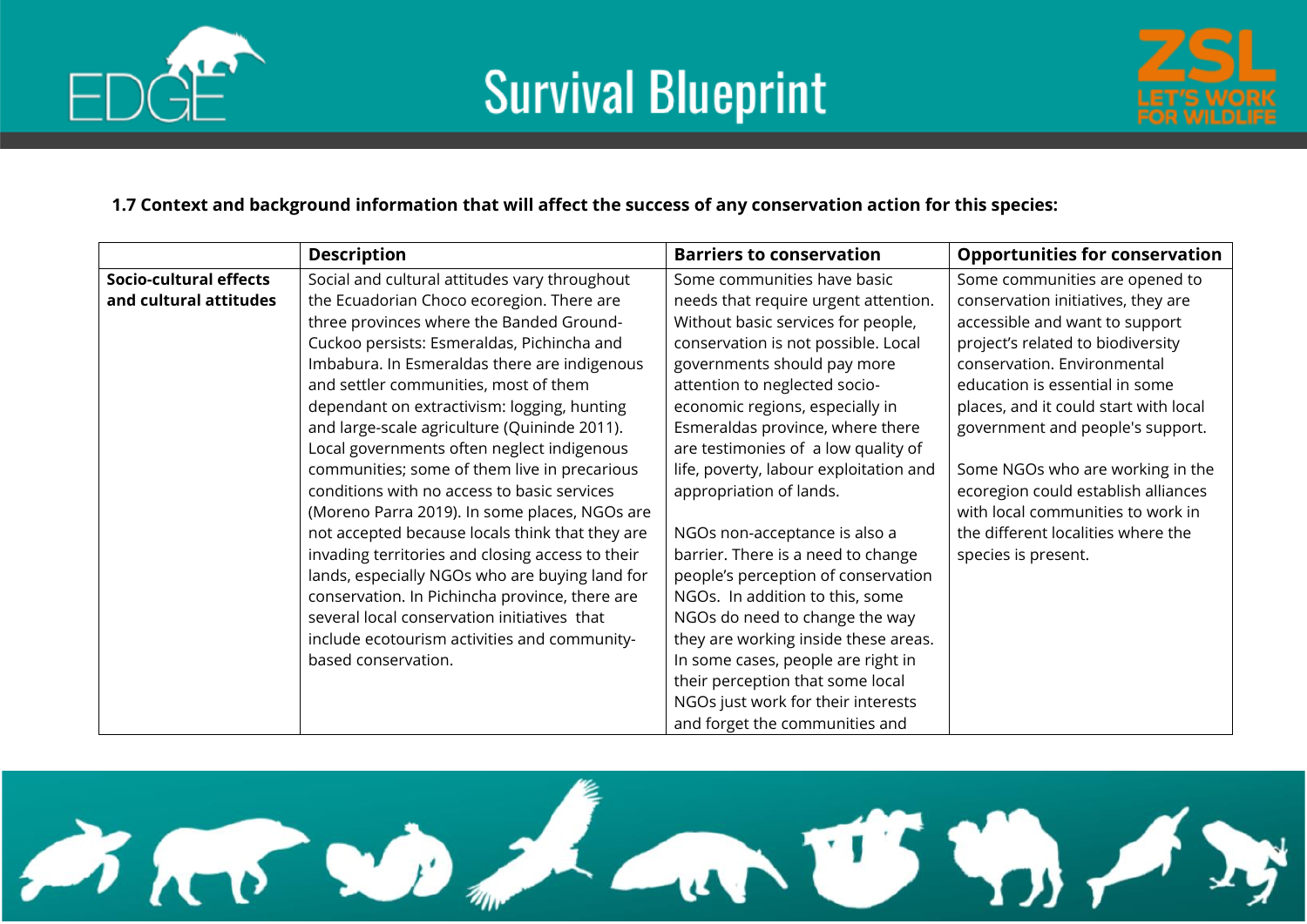





|                              |                                                                                                                                                                                                                                                                                                                                                                                                                                                                                                                                                                                                                                                                                                                                                                                                                           | their importance for successful<br>conservation actions.                                                                                                                                                                                                                                                                                                                                                                                                                                                                                                                                 |                                                                                                                                                                                                                                                                                                                                                                                                                                       |
|------------------------------|---------------------------------------------------------------------------------------------------------------------------------------------------------------------------------------------------------------------------------------------------------------------------------------------------------------------------------------------------------------------------------------------------------------------------------------------------------------------------------------------------------------------------------------------------------------------------------------------------------------------------------------------------------------------------------------------------------------------------------------------------------------------------------------------------------------------------|------------------------------------------------------------------------------------------------------------------------------------------------------------------------------------------------------------------------------------------------------------------------------------------------------------------------------------------------------------------------------------------------------------------------------------------------------------------------------------------------------------------------------------------------------------------------------------------|---------------------------------------------------------------------------------------------------------------------------------------------------------------------------------------------------------------------------------------------------------------------------------------------------------------------------------------------------------------------------------------------------------------------------------------|
| <b>Economic implications</b> | Ecuador depends highly on the primary<br>industry sector, and the exportation of raw<br>materials. Agriculture and extractive activities<br>(especially oil) are the main source of income<br>for the country (Banco Central del Ecuador<br>2020).<br>In Esmeraldas, one of the most important<br>places for the Banded Ground-Cuckoo,<br>agricultural-related activities (including palm-oil<br>plantations, other plantations and cattle<br>farming) cover 40% of the territory, this is the<br>main economic activity for the population, with<br>almost 40% of the economically active<br>population involved in agricultural-related<br>activities, mainly as day-labourers (Quininde<br>2011). This economic dependence on<br>agriculture is similar in other provinces where<br>the Banded Ground-Cuckoo inhabits. | Ecuador has high rates of poverty<br>and inequality, with 25% of the<br>population living in poverty. Rural<br>areas have rates of poverty of more<br>than 40% (INEC 2020). For this<br>reason, low economic activity is a<br>significant barrier to conservation.<br>As with much of the country, most<br>of the region's population depend<br>on the extraction of natural<br>resources, either as farmers or as<br>workers in the primary industry.<br>Most of the time, the conditions<br>underlying the extraction of natural<br>resources are not sustainable in the<br>long-term. | There is still opportunity for<br>conservation and improving local<br>community livelihoods. The tourism<br>sector is one of the most important<br>sections for Ecuador. The creation of<br>alternative economic opportunities<br>for growth is the best option to<br>achieve conservation impact. There<br>are some opportunities for agro-<br>ecological practices, community-<br>based conservation and ecotourism<br>initiatives. |
| <b>Existing conservation</b> | According to Birdlife International (2020b), the                                                                                                                                                                                                                                                                                                                                                                                                                                                                                                                                                                                                                                                                                                                                                                          | All conservation stakeholders who                                                                                                                                                                                                                                                                                                                                                                                                                                                                                                                                                        | There are several opportunities for                                                                                                                                                                                                                                                                                                                                                                                                   |
| measures                     | Banded Ground-Cuckoo is protected inside<br>public, private, indigenous community reserves                                                                                                                                                                                                                                                                                                                                                                                                                                                                                                                                                                                                                                                                                                                                | are working in the region must be<br>identified. Not all of them are aware                                                                                                                                                                                                                                                                                                                                                                                                                                                                                                               | conservation of the species, but first,<br>all of the conservation stakeholders                                                                                                                                                                                                                                                                                                                                                       |
|                              | and protected forests in Colombia and Ecuador.                                                                                                                                                                                                                                                                                                                                                                                                                                                                                                                                                                                                                                                                                                                                                                            | of the conservation status of this                                                                                                                                                                                                                                                                                                                                                                                                                                                                                                                                                       | must be identified who can support                                                                                                                                                                                                                                                                                                                                                                                                    |
|                              | In Ecuador, three public protected areas protect                                                                                                                                                                                                                                                                                                                                                                                                                                                                                                                                                                                                                                                                                                                                                                          | and other endangered bird species.<br>Public environmental authorities are                                                                                                                                                                                                                                                                                                                                                                                                                                                                                                               | conservation actions. There is the                                                                                                                                                                                                                                                                                                                                                                                                    |
|                              | habitat for the species: Cotacachi-Cayapas and                                                                                                                                                                                                                                                                                                                                                                                                                                                                                                                                                                                                                                                                                                                                                                            |                                                                                                                                                                                                                                                                                                                                                                                                                                                                                                                                                                                          | possibility to establish alliances                                                                                                                                                                                                                                                                                                                                                                                                    |

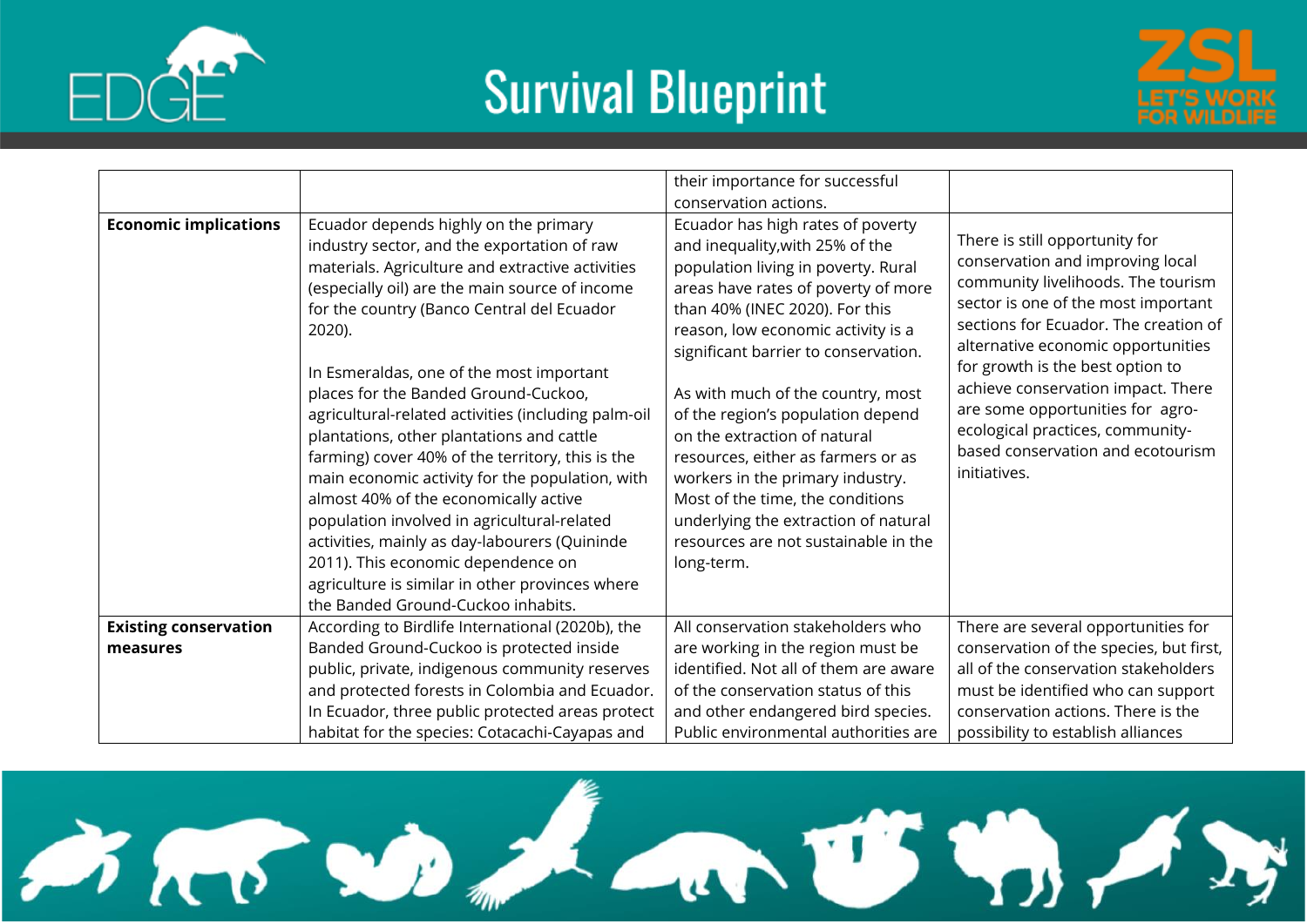



|  | Mache-Chindul Ecological Reserves and El         | not engaged at all. Currently, there | between NGOs, researchers, and         |
|--|--------------------------------------------------|--------------------------------------|----------------------------------------|
|  | Pambilar Wildlife Refuge. The private reserves   | has only been initial contact with   | environmental authorities to           |
|  | "Los Cedros", "Bilsa" Biological Station, "Un    | them, however, persistent            | develop a long-term conservation       |
|  | Poco del Choco", Jevon Forest, Canande and       | engagement is needed to              | plan for the species, similar to other |
|  | Tesoro Escondido have several records of         | strengthen public relations with     | successful plans for other             |
|  | Banded Ground-Cuckoo. Canande and Tesoro         | authorities and local governments to | endangered conservation flagship       |
|  | Escondido reserves, owned by Fundación           | create awareness about the           | species such as the Andean Condor      |
|  | Jocotoco, protect 7,000 hectares of critical     | importance of the species and the    | and the Brown-headed Spider            |
|  | habitat for the species. Jocotoco is working to  | Choco ecoregion.                     | Monkey.                                |
|  | create a biosphere corridor of remnant Chocó     |                                      |                                        |
|  | rainforest through land purchases to connect     |                                      |                                        |
|  | the reserve with the 240,000 hectare Cotacachi-  |                                      |                                        |
|  | Cayapas National Park.                           |                                      |                                        |
|  |                                                  |                                      |                                        |
|  | The EDGE of Existence (ZSL) funded Project:      |                                      |                                        |
|  | "Community-based research to conserve the        |                                      |                                        |
|  | Banded Ground-Cuckoo in northern Ecuador"        |                                      |                                        |
|  | (EDGE of Existence 2018) built on the first      |                                      |                                        |
|  | attempt of community engagement and social       |                                      |                                        |
|  | outreach actions focused on this species and     |                                      |                                        |
|  | the Chocó rainforest. It engaged local           |                                      |                                        |
|  | communities of Esmeraldas for the long-term      |                                      |                                        |
|  | conservation of the Banded Ground-Cuckoo.        |                                      |                                        |
|  | This project supported initiatives of ecotourism |                                      |                                        |
|  | and community-based conservation and trained     |                                      |                                        |
|  | local people and forest guards to monitor the    |                                      |                                        |
|  | species.                                         |                                      |                                        |

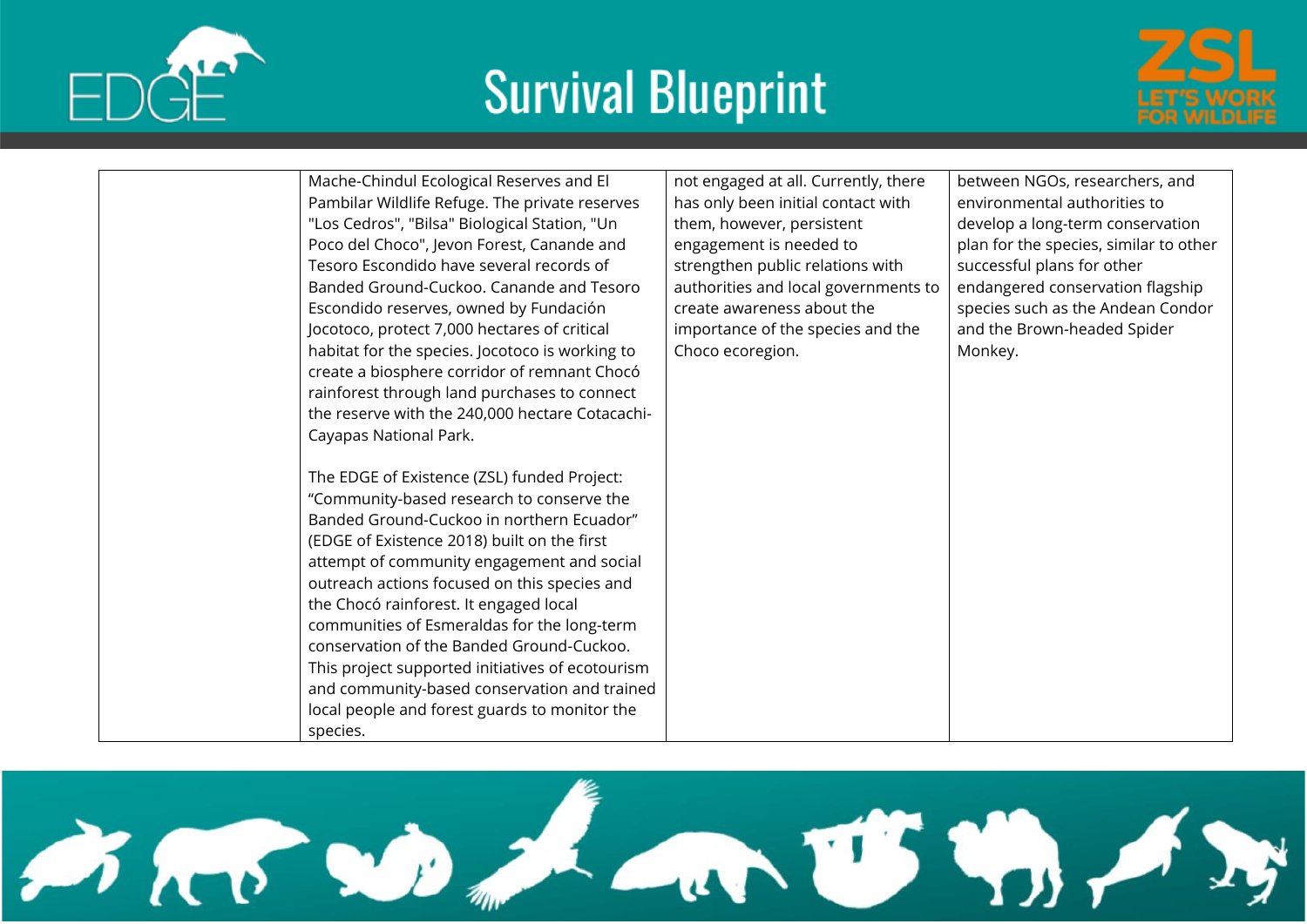





| Administrative/political   | Local communities in the region are hard-to-        | As explained previously, local       | There are authorities with high      |
|----------------------------|-----------------------------------------------------|--------------------------------------|--------------------------------------|
| set-up                     | reach and distributed remotely. It can be           | governments often forgot local       | interest in conservation projects.   |
|                            | unclear how these communities are organised         | communities, especially those that   | Some of them could support           |
|                            | politically. In Esmeraldas, for example, locals are | are remote. Authorities often do not | conservation initiatives and         |
|                            | organized into "cooperatives", which contain        | clearly understand the practical     | establish alliances with other       |
|                            | groups of people with similar economic              | realities and relationship between   | important stakeholders, even those   |
|                            | activities, such as farmers.                        | communities and biodiversity.        | who are not interested in            |
|                            |                                                     |                                      | biodiversity conservation.           |
|                            | Local governments are in charge of the              |                                      |                                      |
|                            | administrative matters of every province and        |                                      |                                      |
|                            | the local communities. Furthermore, there is an     |                                      |                                      |
|                            | environmental authority department in each          |                                      |                                      |
|                            | province who control and give permission for        |                                      |                                      |
|                            | environmental activities.                           |                                      |                                      |
| <b>Local expertise and</b> | Research about the Banded Ground-Cuckoo             | Resources are limited to encourage   | The current local expertise provides |
| interest                   | home range, habitat preferences and breeding        | a greater number of local people to  | several opportunities for            |
|                            | ecology have been conducted at Bilsa,               | engage in conservation.              | conservation. There is opportunity   |
|                            | Esmeraldas (Karubian and Carrasco 2007,             | Unfortunately, much of the local     | to promote local people as future    |
|                            | 2008). "Un Poco del Choco", a private reserve,      | population are not currently         | conservation leaders. This is very   |
|                            | has a banding programme for bird-species; at        | interested in conservation-related   | important to establish and support   |
|                            | least two Banded Ground-Cuckoos have been           | activities.                          | long-term conservation measures.     |
|                            | banded since 2018. The EDGE of Existence (ZSL)      |                                      | Community involvement is crucial     |
|                            | funded Project: "Community-based research to        |                                      | for conservation initiatives, this   |
|                            | conserve the Banded Ground-Cuckoo in                |                                      | involvement could develop in the     |
|                            | northern Ecuador" tried to estimate the             |                                      | future with a higher number of       |
|                            | occupancy of the species with playback              |                                      | people interested in conservation    |
|                            | monitoring, however, this attempt did not           |                                      | activities.                          |

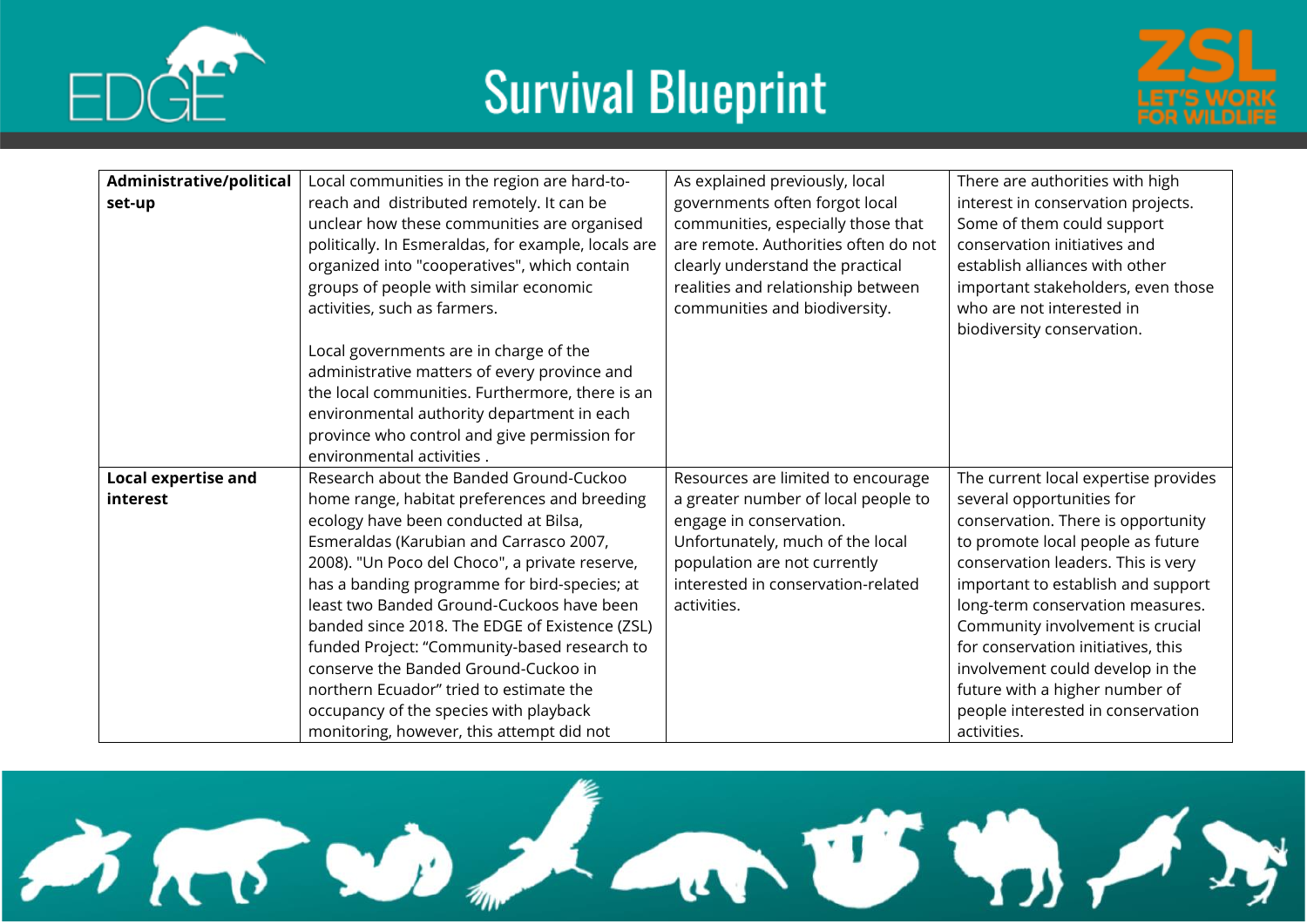





| gather sufficient data. Nevertheless, the species   |
|-----------------------------------------------------|
| presence was confirmed, with the species being      |
| recorded several times in camera traps located      |
| in Canande and Tesoro Escondido private             |
| reserves. It seems camera trapping is the           |
| appropriate methodology to study ground-            |
| dwelling birds such as the BGC (O'Brien and         |
| Kinnaird 2008). Camera traps can document the       |
| presence of the species and other ecological        |
| aspects, such as occupancy, density, behaviour,     |
| and interactions with other species (O'Brien and    |
| Kinnaird 2008; Suwanrat et al. 2015). Camera        |
| traps will be installed in both private reserves to |
| increase the knowledge of the species with the      |
| support of the Rufford Foundation. The              |
| medium term plan (XX years) is to expand the        |
| project to the entire region, especially in the     |
| Esmeraldas province.                                |
| Furthermore, biodiversity research of the           |
| Ecuadorian Choco has been conducted inside          |
| private reserves where local forest guards, local   |
| people and parabiologists are involved. In          |
| Ecuador, the three provinces where the species      |
| is present have local people interested in          |
| conservation and with experience in                 |
| biodiversity monitoring. Forest guards of public    |

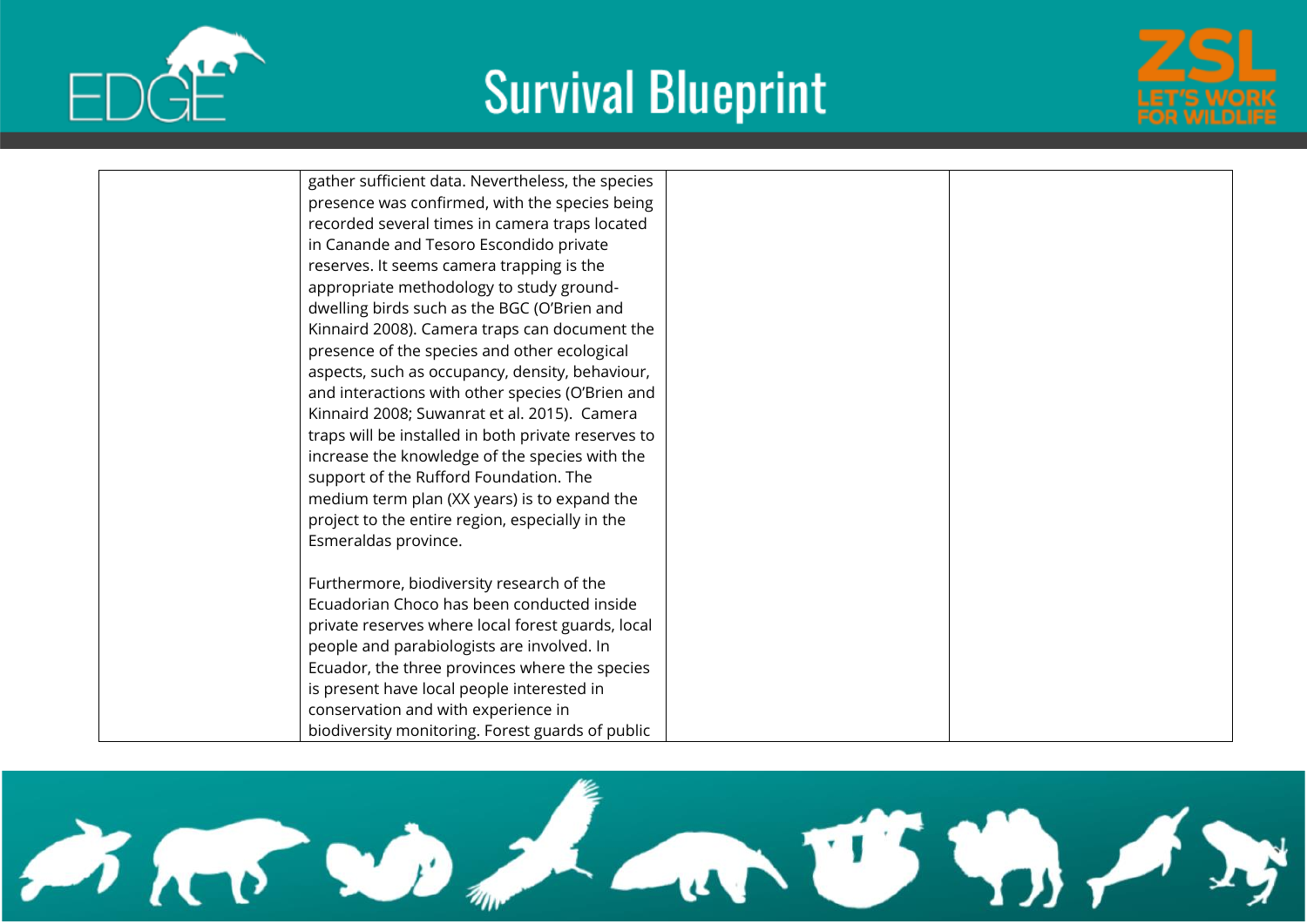





|                  | reserves are also very important actors; they<br>are part of local communities and are already<br>engaged in conservation initiatives and<br>environmental awareness raising.                                                                                                                                                                                                                                                                                                                                                                                                                                                                                                                                                                                                                                                                                                                                                                                                                                                                   |                                                                                                                                                                      |                                                                                                                                                                                                                                                                                                                                                                         |
|------------------|-------------------------------------------------------------------------------------------------------------------------------------------------------------------------------------------------------------------------------------------------------------------------------------------------------------------------------------------------------------------------------------------------------------------------------------------------------------------------------------------------------------------------------------------------------------------------------------------------------------------------------------------------------------------------------------------------------------------------------------------------------------------------------------------------------------------------------------------------------------------------------------------------------------------------------------------------------------------------------------------------------------------------------------------------|----------------------------------------------------------------------------------------------------------------------------------------------------------------------|-------------------------------------------------------------------------------------------------------------------------------------------------------------------------------------------------------------------------------------------------------------------------------------------------------------------------------------------------------------------------|
| <b>Resources</b> | Public resources for conservation initiatives are<br>limited in Ecuador. In 2019, the budget for<br>environmental protection decreased by more<br>than 30% (Diario El Comercio 2019). The<br>negative economic environment in most Latin<br>American countries is critical and is expected to<br>get worst due to the impact of COVID-19.<br>Private NGOs support several conservation<br>initiatives across the entire region. Local NGOs<br>are generally supported by international NGOs<br>from developed countries. Among the most<br>important local NGOs who are working in the<br>Choco Ecoregion are Fundación Altropico,<br>Fundación Jocotoco, Fundación de Conservación<br>de los Andes Tropicales, Aves y Conservation.<br>They are supported by international NGOs such<br>as the Rainforest Trust, American Bird<br>Conservancy, WWF, IUCN, Birdlife International,<br>and Critical Ecosystem Partnership Fund,<br>among others.<br>For the Banded Ground-Cuckoo conservation,<br>there are currently three active projects: the | Limited resources is a significant<br>barrier to conservation. All the<br>conservation initiatives depend<br>highly on fudning from local and<br>international NGOs. | There is expertise to develop<br>competitive proposals to seek<br>resources for conservation<br>initiatives in the region.<br>Furthermore, there are<br>opportunities to establish alliances<br>between NGOs, local authorities and<br>universities to obtain other non-<br>monetary resources, such as<br>personal resources and capacity<br>building of local people. |

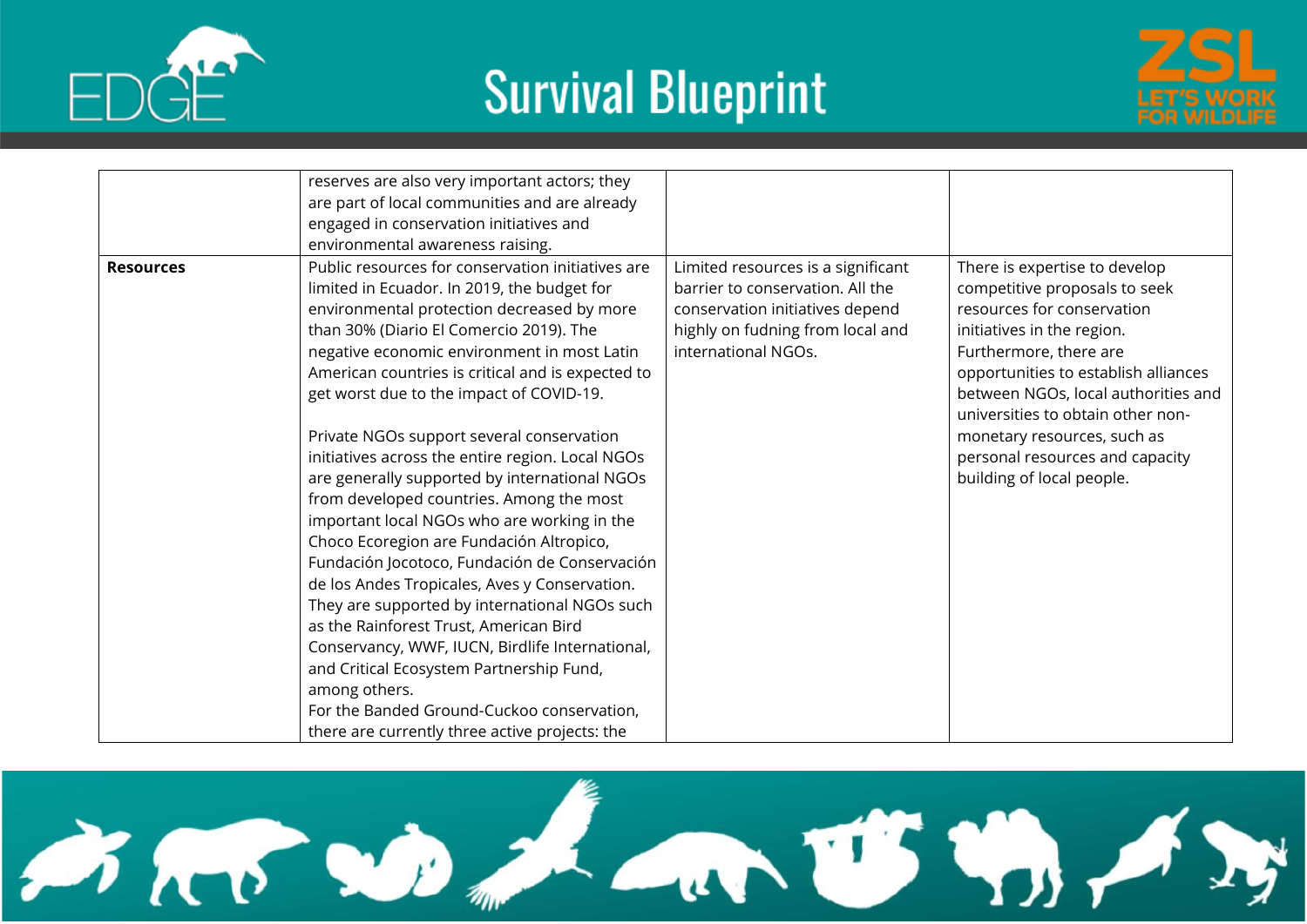





| EDGE of Existence and Segre Foundation<br>funded project "Community-based research to<br>conserve the Banded Ground-Cuckoo in<br>northern Ecuador" developed by Fundación<br>Jocotoco, the expansion of the same project<br>with the support of the Rufford Foundation, and<br>lastly a project funded by National Geographic<br>in the Bilsa Biological Station. These three |  |
|-------------------------------------------------------------------------------------------------------------------------------------------------------------------------------------------------------------------------------------------------------------------------------------------------------------------------------------------------------------------------------|--|
| projects are located in Esmeraldas province.<br>Another important source of funding are the<br>local, national and international universities.<br>Some of these are involved in research activities<br>in the region with undergraduate and graduate<br>students. This kind of people-resource is very<br>important to develop research of the species<br>and the ecoregion.  |  |

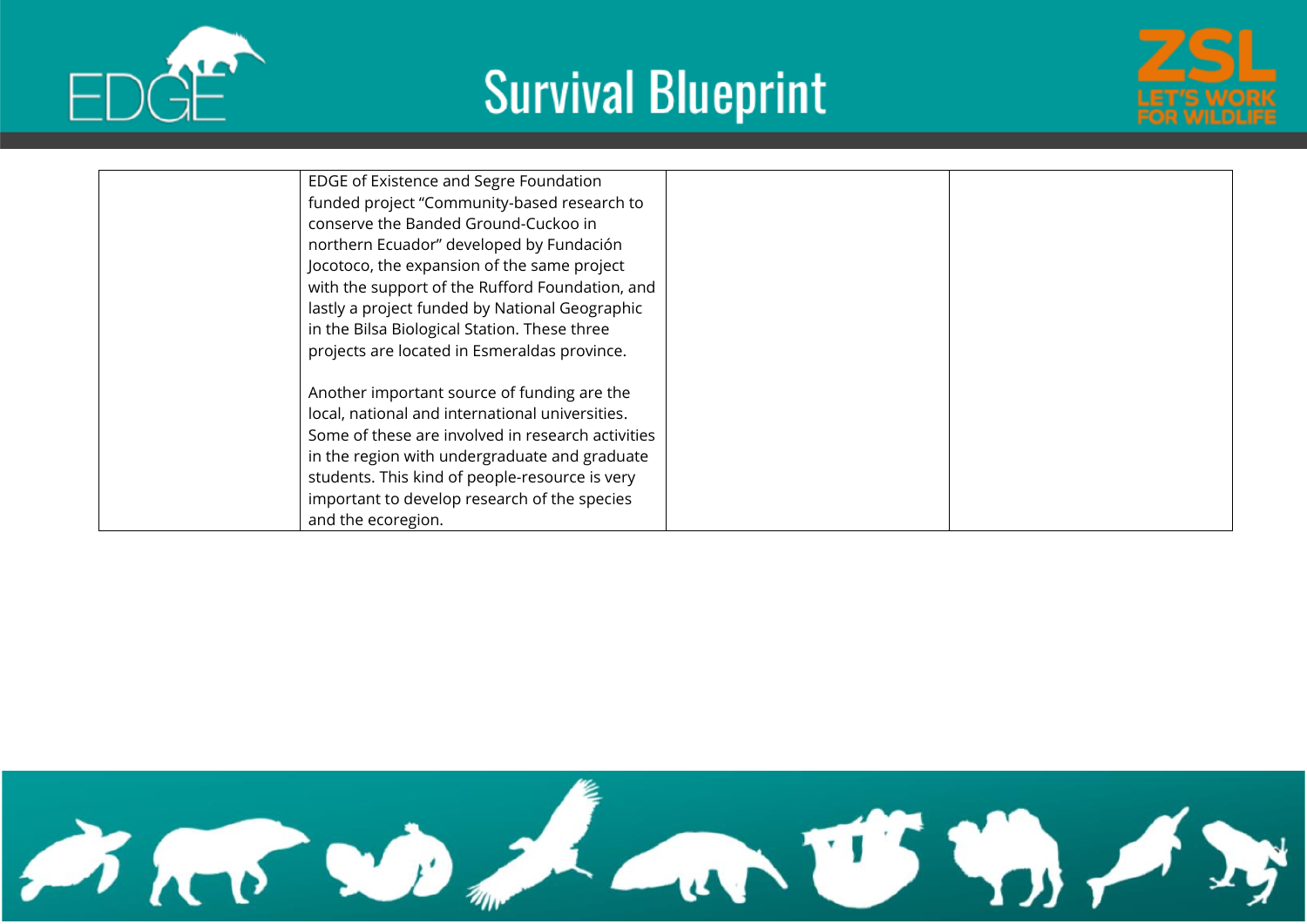





#### **2. ACTION PROGRAMME**

| Vision (30-50 years)                                                                                                     |                       |  |  |  |  |  |  |
|--------------------------------------------------------------------------------------------------------------------------|-----------------------|--|--|--|--|--|--|
| Banded-Ground Cuckoo population viable and effectively conserved throughout its entire distribution range.               |                       |  |  |  |  |  |  |
| Goal(s) (5-10 years)                                                                                                     |                       |  |  |  |  |  |  |
| The long-term conservation of the Banded-Ground Cuckoo secured in Ecuador and supported by active community involvement. |                       |  |  |  |  |  |  |
| <b>Objectives</b>                                                                                                        | <b>Prioritisation</b> |  |  |  |  |  |  |
|                                                                                                                          | (low, medium,         |  |  |  |  |  |  |
|                                                                                                                          | high or critical)     |  |  |  |  |  |  |
| Establish a monitoring programme of the Banded Ground-Cuckoo                                                             | Critical              |  |  |  |  |  |  |
| Increase knowledge of the Banded Ground-Cuckoo essential for raising awareness and its conservation                      | Critical              |  |  |  |  |  |  |
| Establish protected areas for the protection of the species through laws, private reserves or corridor creation          | High                  |  |  |  |  |  |  |
| Quantify the threats for the species across its distribution                                                             | High                  |  |  |  |  |  |  |
| Raise awareness about the Banded Ground-Cuckoo in local communities living alongside critical populations of the Banded  | Medium                |  |  |  |  |  |  |
| Ground-Cuckoo                                                                                                            |                       |  |  |  |  |  |  |
| Medium<br>Increase local community participation in conservation science                                                 |                       |  |  |  |  |  |  |
| Generate alternative sources of income to support local community livelihoods                                            | Low                   |  |  |  |  |  |  |
| Develop a regional conservation network of key stakeholders to conserve and monitor the species                          | High                  |  |  |  |  |  |  |

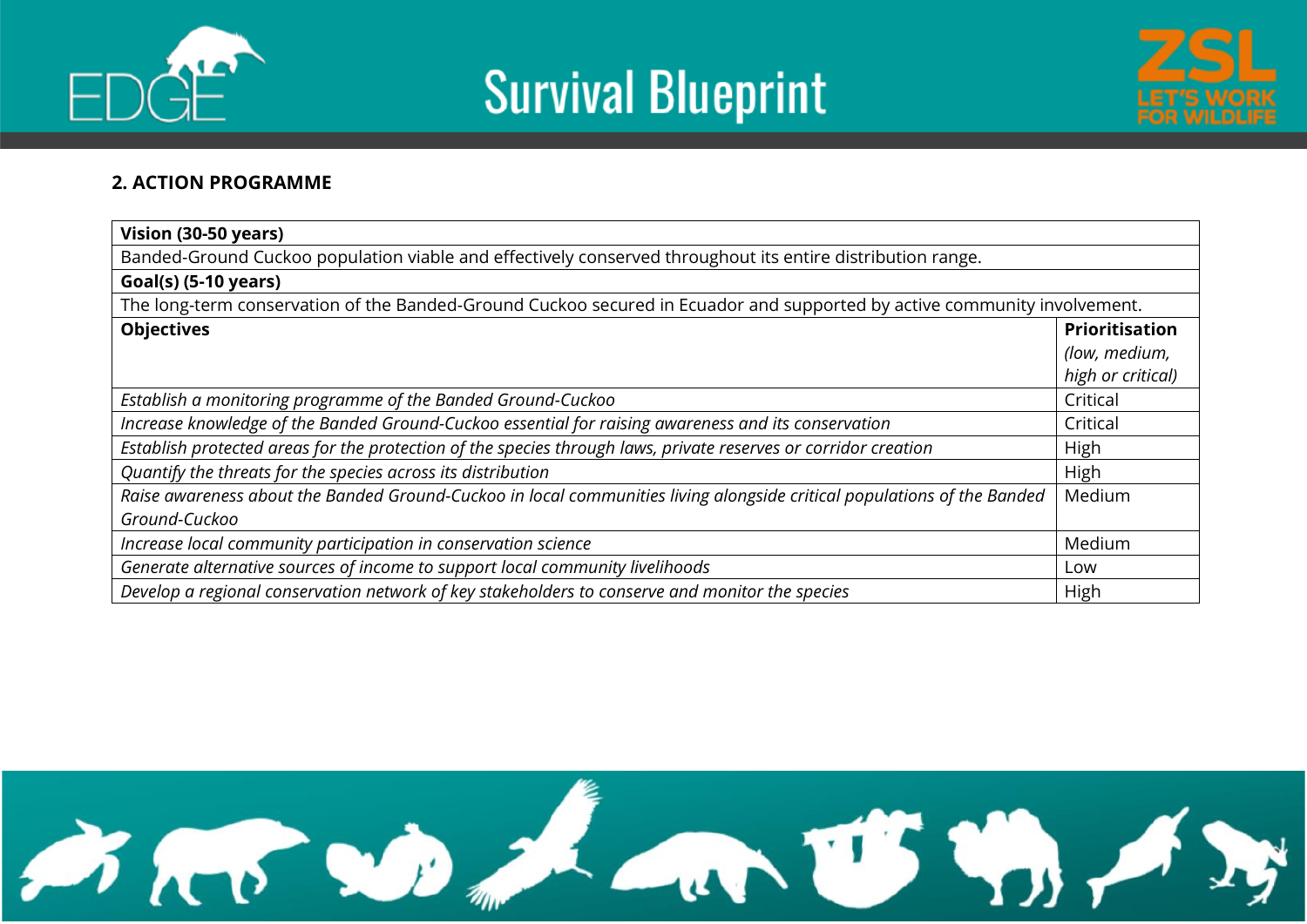





| <b>Activities</b>                                                                                               | Country /<br>region   | <b>Priority</b><br>(low, | <b>Associated</b><br><b>costs</b>                       | <b>Time</b><br>scale | Responsible<br><b>stakeholders</b>                                              | <b>Indicators</b>                                                                                                                                            | <b>Risks</b>                                                                                                                                 | <b>Activity</b><br>type                            |
|-----------------------------------------------------------------------------------------------------------------|-----------------------|--------------------------|---------------------------------------------------------|----------------------|---------------------------------------------------------------------------------|--------------------------------------------------------------------------------------------------------------------------------------------------------------|----------------------------------------------------------------------------------------------------------------------------------------------|----------------------------------------------------|
|                                                                                                                 |                       | medium,                  | (currency)                                              |                      |                                                                                 |                                                                                                                                                              |                                                                                                                                              |                                                    |
|                                                                                                                 |                       | high or                  |                                                         |                      |                                                                                 |                                                                                                                                                              |                                                                                                                                              |                                                    |
|                                                                                                                 |                       | critical)                |                                                         |                      |                                                                                 |                                                                                                                                                              |                                                                                                                                              |                                                    |
| Objective 1: Establish a monitoring programme of the Banded Ground-Cuckoo                                       |                       |                          |                                                         |                      |                                                                                 |                                                                                                                                                              |                                                                                                                                              |                                                    |
|                                                                                                                 |                       |                          | 100.000 GBP                                             |                      |                                                                                 | -At least 100-200                                                                                                                                            | -Malfunction of the                                                                                                                          | Field and                                          |
| Activity 1.1                                                                                                    |                       |                          | (camera traps)                                          |                      | NGOs,                                                                           | camera traps installed                                                                                                                                       | equipment                                                                                                                                    | research                                           |
| Implement<br>monitoring<br>programme of the<br>species with camera<br>traps across the<br>species' distribution | Ecuador -<br>Colombia | Critical                 | 2.000 GBP<br>(batteries)<br>30.000 GBP<br>(Staff costs) | $5-10$<br>years      | Environmental<br>authorities,<br>Universities,<br>local<br>communities          | across the BGC<br>distribution area in<br>Ecuador<br>-Publications about<br>occupancy, behaviour<br>and habitat preference<br>of the species                 | -Theft of camera traps<br>-Access not granted to<br>some areas<br>-Not enough detections<br>of the species to enable<br>robust data analysis | activities                                         |
| Activity 1.2<br>Train local people,<br>forest guards and<br>parabiologists in<br>camera trap<br>methodology     | Ecuador -<br>Colombia | Critical                 | 10.000 GBP<br>(Staff training)                          | 1 year               | NGOs,<br>Environmental<br>authorities,<br>Universities,<br>local<br>communities | Registration lists of<br>local people trained<br>from key communities<br>involved in monitoring<br>-Methodology for long-<br>term community<br>participation | -Local people might not<br>have an interest to<br>participate in research,<br>or they may leave the<br>project before its<br>completion      | Training and<br>capacity<br>building<br>activities |
| Activity 1.3<br>Socialize monitoring<br>results with other                                                      | Ecuador-<br>Colombia  | High                     | 1,000 GBP for<br>the design of<br>infographs,           | 1 year               | NGOs,<br>Environmental                                                          | Registration list of all<br>the people who receive<br>the information                                                                                        | Not enough data to<br>present or socialize                                                                                                   | Engaging with<br>stakeholders                      |

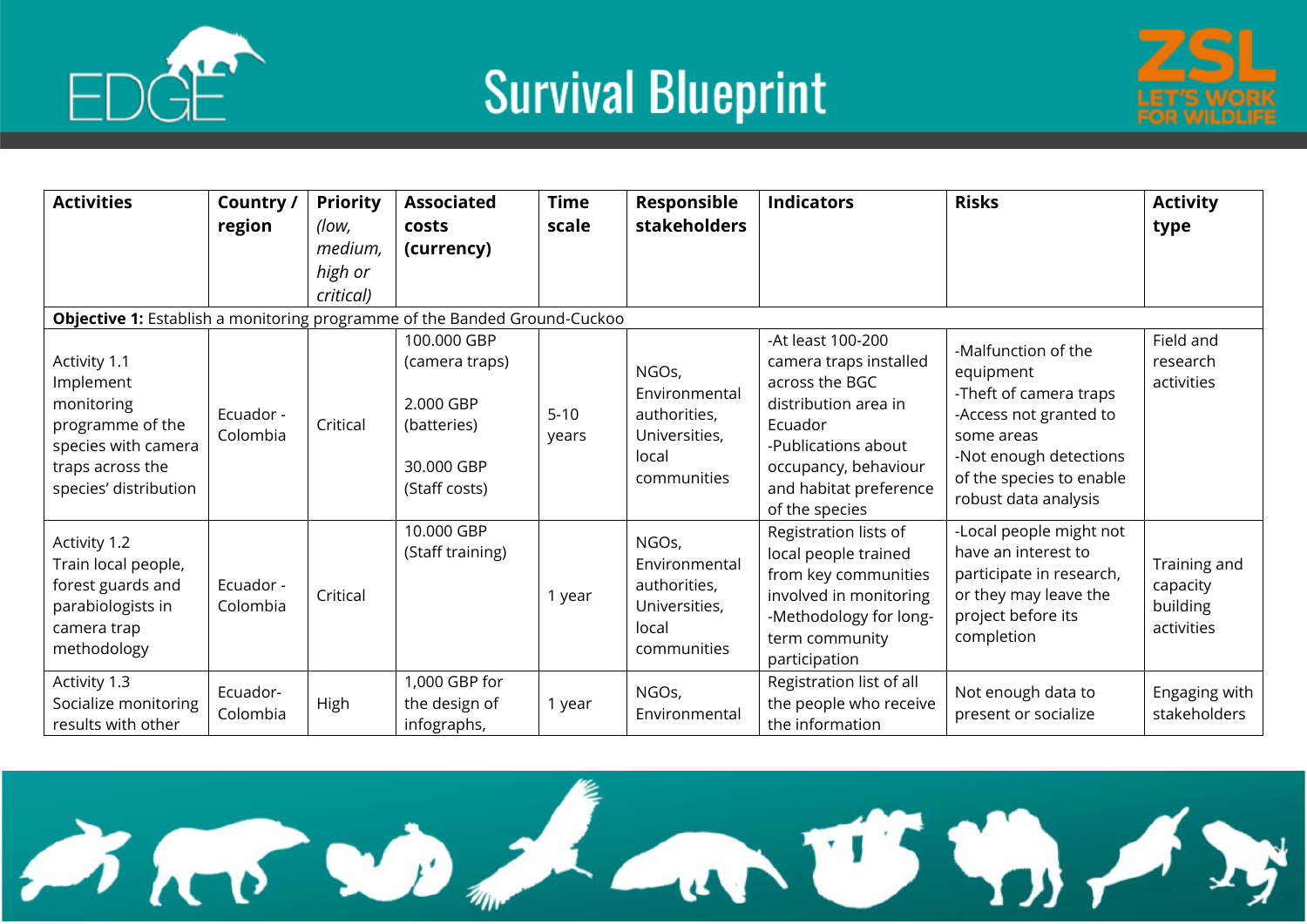





| stakeholders<br>interested in<br>conservation such<br>as NGOs, local<br>communities and                                                                           |                                  |             | borchures, digital<br>presentations. It<br>will depend if the<br>socializing is face<br>to face or online |         | authorities,<br>Universities,<br>local<br>communities           |                                                                                                   |                                                                                                                                                                                                         |          |
|-------------------------------------------------------------------------------------------------------------------------------------------------------------------|----------------------------------|-------------|-----------------------------------------------------------------------------------------------------------|---------|-----------------------------------------------------------------|---------------------------------------------------------------------------------------------------|---------------------------------------------------------------------------------------------------------------------------------------------------------------------------------------------------------|----------|
| local authorities                                                                                                                                                 |                                  |             |                                                                                                           |         |                                                                 |                                                                                                   |                                                                                                                                                                                                         |          |
| Objective 2: Increase knowledge of the Banded Ground-Cuckoo essential for raising awareness and its conservation                                                  |                                  |             |                                                                                                           |         |                                                                 |                                                                                                   |                                                                                                                                                                                                         |          |
| Activity 2.1<br>Increase ecological<br>knowledge of the<br>species in habitat<br>preferences, species<br>interactions,<br>breeding ecology<br>and spatial ecology | Ecuador-<br>Colombia             | <b>High</b> | Approx. 50.000 -<br>100.000 GBP (it<br>depends on the<br>kind of research)                                | 3 years | NGOs,<br>Environmental<br>authorities,<br><b>Universities</b>   | Student project<br>proposals for the<br>species, research<br>project reports, papers<br>published | -Not enough interest in<br>the species from<br>stakeholders such as,<br>universities.<br>-Not enough interested<br>students to work with<br>the species<br>-Not enough resources<br>for analysis        | Research |
| Activity 2.2<br>Increase knowledge<br>about the genetic<br>diversity of the<br>species in different<br>subpopulations                                             | Ecuador-<br>Colombia<br>Ecuador- | High        | Approx. 50.000<br>GBP                                                                                     | 2 years | NGOs,<br>Environmental<br>authorities,<br>Universities<br>NGOs, | Student project<br>proposals for the<br>species, research<br>project reports, papers<br>published | -Not enough interest in<br>the species from<br>stakeholders such as<br>universities.<br>-Not enough interested<br>students to work with<br>the species<br>-Not enough resources<br>for genetic analysis | Research |
| Activity 2.3                                                                                                                                                      | Colombia                         | High        | Approx. 50.000 -<br>100.000 GBP                                                                           | 3 years | Environmental                                                   | Student projects for<br>the species, research                                                     | -Not enough interest in<br>the species from                                                                                                                                                             | Research |

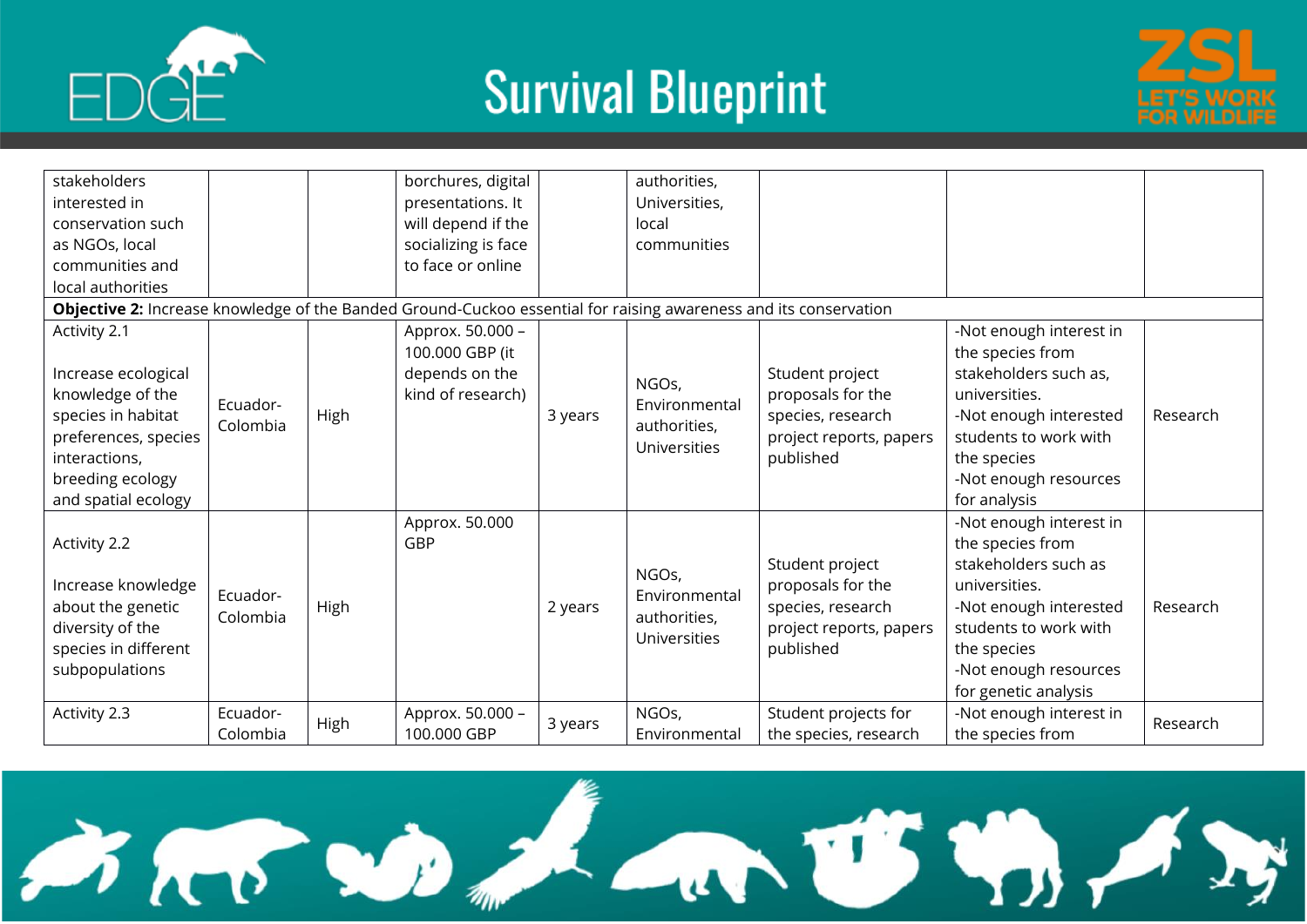





| Increase knowledge<br>about the behaviour<br>of the species                                                                                             |                      |             |                                                                                                                                                            |           | authorities,<br><b>Universities</b>                                             | proposals, scientific<br>publications                                                                                        | stakeholders such as<br>universities.<br>-Not interested students<br>to work with the species<br>Not enough resources<br>for data analysis |                               |
|---------------------------------------------------------------------------------------------------------------------------------------------------------|----------------------|-------------|------------------------------------------------------------------------------------------------------------------------------------------------------------|-----------|---------------------------------------------------------------------------------|------------------------------------------------------------------------------------------------------------------------------|--------------------------------------------------------------------------------------------------------------------------------------------|-------------------------------|
| Activity 2.4<br>Socialize<br>information of the<br><b>Banded Ground-</b><br>Cuckoo with local<br>communities and<br>environmental<br>authorities        | Ecuador-<br>Colombia | High        | 1,000 GBP for<br>the design of<br>infographs,<br>borchures, digital<br>presentations. It<br>will depend if the<br>socializing is face<br>to face or online | 1 year    | NGOs,<br>Environmental<br>authorities,<br>Universities,<br>local<br>communities | Registration list of all<br>the people who receive<br>the information                                                        | Not enough data to<br>present or socialize                                                                                                 | Engaging with<br>stakeholders |
|                                                                                                                                                         |                      |             |                                                                                                                                                            |           |                                                                                 | Objective 3: Establish protected areas for the protection of the species through laws, private reserves or corridor creation |                                                                                                                                            |                               |
| Activity 3.1<br>Map the occupancy<br>of the species from<br>camera-trap data to<br>make identify<br>important habitat of<br>the Banded<br>Ground-Cuckoo | Ecuador-<br>Colombia | <b>High</b> | Approx. 1000<br>GBP. These<br>analysis will be<br>achieved<br>through the data<br>collected in<br>activities in<br>Objective 1                             | 2-3 years | NGOs,<br>universities                                                           | At least one map<br>identifying key habitat<br>and occupancy for<br><b>Banded Ground-</b><br>Cuckoo in Ecuador               | Not enough data to run<br>the occupancy model                                                                                              | Research                      |

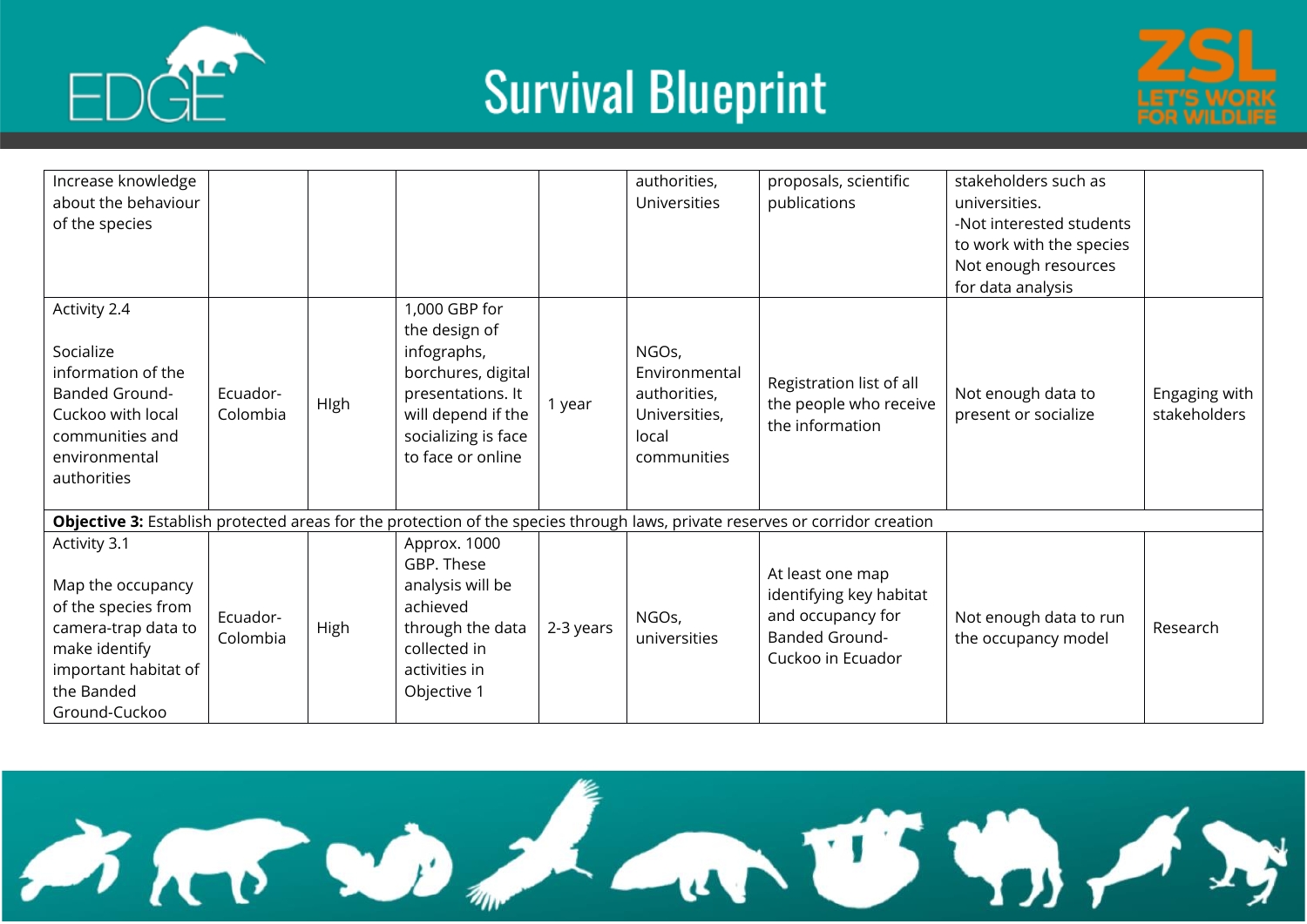



| Activity 3.2<br>Meetings with local<br>authorities to raise<br>awareness about<br>the importance of<br>the identified key<br>habitats in the<br>ecoregion for the<br>conservation of the<br>species | Ecuador-<br>Colombia  | High | Approx. 1000<br>GBP to cover<br>travel expenses                                                                                                                    | 2 years            | NGOs,<br>universities,<br>local<br>authorities,<br>Residents<br>involved in<br>conservation<br>and ecotourism<br>activities | Meetings arranged<br>with at least all the<br>local governments of<br>the provinces in<br>Ecuador                              | -Local authorities not<br>interested in these<br>conservation initiatives<br>-Hard to arrange<br>meetings with local<br>authorities                                                                                                                                   | Communicati<br>on and<br>engagement            |
|-----------------------------------------------------------------------------------------------------------------------------------------------------------------------------------------------------|-----------------------|------|--------------------------------------------------------------------------------------------------------------------------------------------------------------------|--------------------|-----------------------------------------------------------------------------------------------------------------------------|--------------------------------------------------------------------------------------------------------------------------------|-----------------------------------------------------------------------------------------------------------------------------------------------------------------------------------------------------------------------------------------------------------------------|------------------------------------------------|
| Activity 3.3<br>Create public<br>protected areas and<br>establish biological<br>corridors with<br>community and<br>private reserves<br>support                                                      | Ecuador -<br>Colombia | High | These costs may<br>vary across<br>territories. And<br>they would cover<br>basic costs for<br>protected areas,<br>hire of forest<br>guards, among<br>other expenses | $10 - 30$<br>years | NGOs, local<br>authorities,<br>residents<br>involved in<br>conservation<br>and ecotourism<br>activities                     | Corridors established<br>between protected<br>areas (public, private<br>and community lands)<br>New protected areas<br>created | -Not enough resources<br>to create a protected<br>area<br>-Interest conflicts with<br>extractive activities such<br>as logging and mining<br>-Residents not<br>interested in the<br>creation of protected<br>areas<br>-Disagreements between<br>stakeholders involved | Protected<br>areas<br>creation and<br>engaging |
| Activity 3.4                                                                                                                                                                                        | Ecuador -<br>Colombia | High | These costs may<br>vary across<br>territories, for                                                                                                                 | $10 - 30$<br>years | NGOs,<br>residents<br>involved in                                                                                           | Private reserves<br>established across the<br>region                                                                           | Lack of funding sources<br>interested in the<br>conservation of the BGC                                                                                                                                                                                               | Protected<br>areas                             |

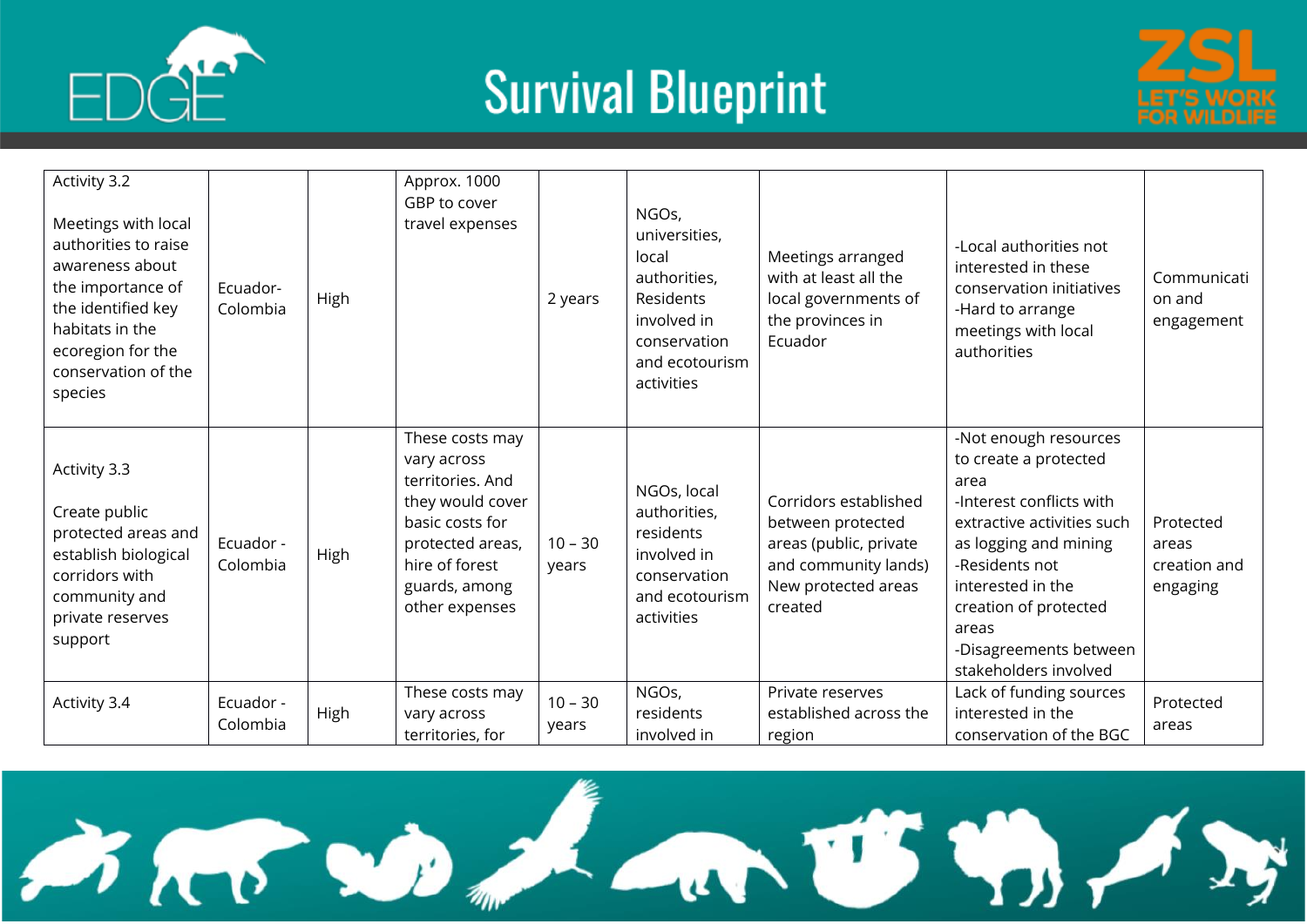



| Raise funds for the<br>creation of private<br>reserves                                                                                                                         |                       |             | example, in<br>Esmeraldas, a<br>cost per hectare                                                  |                  | conservation<br>and ecotourism<br>activities                                                                                                  |                                                                                                                                                       |                                                                                                                         | creation and<br>engaging                  |
|--------------------------------------------------------------------------------------------------------------------------------------------------------------------------------|-----------------------|-------------|---------------------------------------------------------------------------------------------------|------------------|-----------------------------------------------------------------------------------------------------------------------------------------------|-------------------------------------------------------------------------------------------------------------------------------------------------------|-------------------------------------------------------------------------------------------------------------------------|-------------------------------------------|
|                                                                                                                                                                                |                       |             | is between 1000-<br>2000 pounds                                                                   |                  |                                                                                                                                               |                                                                                                                                                       |                                                                                                                         |                                           |
| <b>Objective 4:</b> Quantify the threats for the species across its distribution                                                                                               |                       |             |                                                                                                   |                  |                                                                                                                                               |                                                                                                                                                       |                                                                                                                         |                                           |
| Activity 4.1<br>Identify local<br>researchers working<br>across the species<br>distribution range<br>who support the<br>identification of<br>threats in their<br>research area | Ecuador -<br>Colombia | High        | Approx. 500 GBP,<br>depending on<br>the territory and<br>if travel to the<br>places are<br>needed | $3 - 8$<br>years | Residents<br>involved in<br>conservation<br>and ecotourism<br>activities, local<br>researches,<br>universities,<br>NGOs, local<br>authorities | A list of people<br>interested in the<br>conservation of the<br>species in Ecuador and<br>Colombia                                                    | Difficult to access all of<br>the areas and to get all<br>the people interested                                         | Engaging,<br>identification<br>of threats |
| Activity 4.2<br>Evaluate the<br>potential threats for<br>the species in the<br>different areas and<br>analyse them for<br>future conservation<br>actions.                      | Ecuador -<br>Colombia | <b>High</b> | Approx. 2.000<br>GBP in meetings<br>(face-to-face and<br>online)                                  | $3 - 8$<br>years | Residents<br>involved in<br>conservation<br>and ecotourism<br>activities, local<br>researches,<br>universities,<br>NGOs, local<br>authorities | A list of all the threats<br>for the species and an<br>analysis of each threat<br>categorizing them from<br>the most serious to the<br>least serious. | The threats are not all<br>identified because of<br>territories that are<br>difficult to access and<br>conduct research | Engaging,<br>identification<br>of threats |

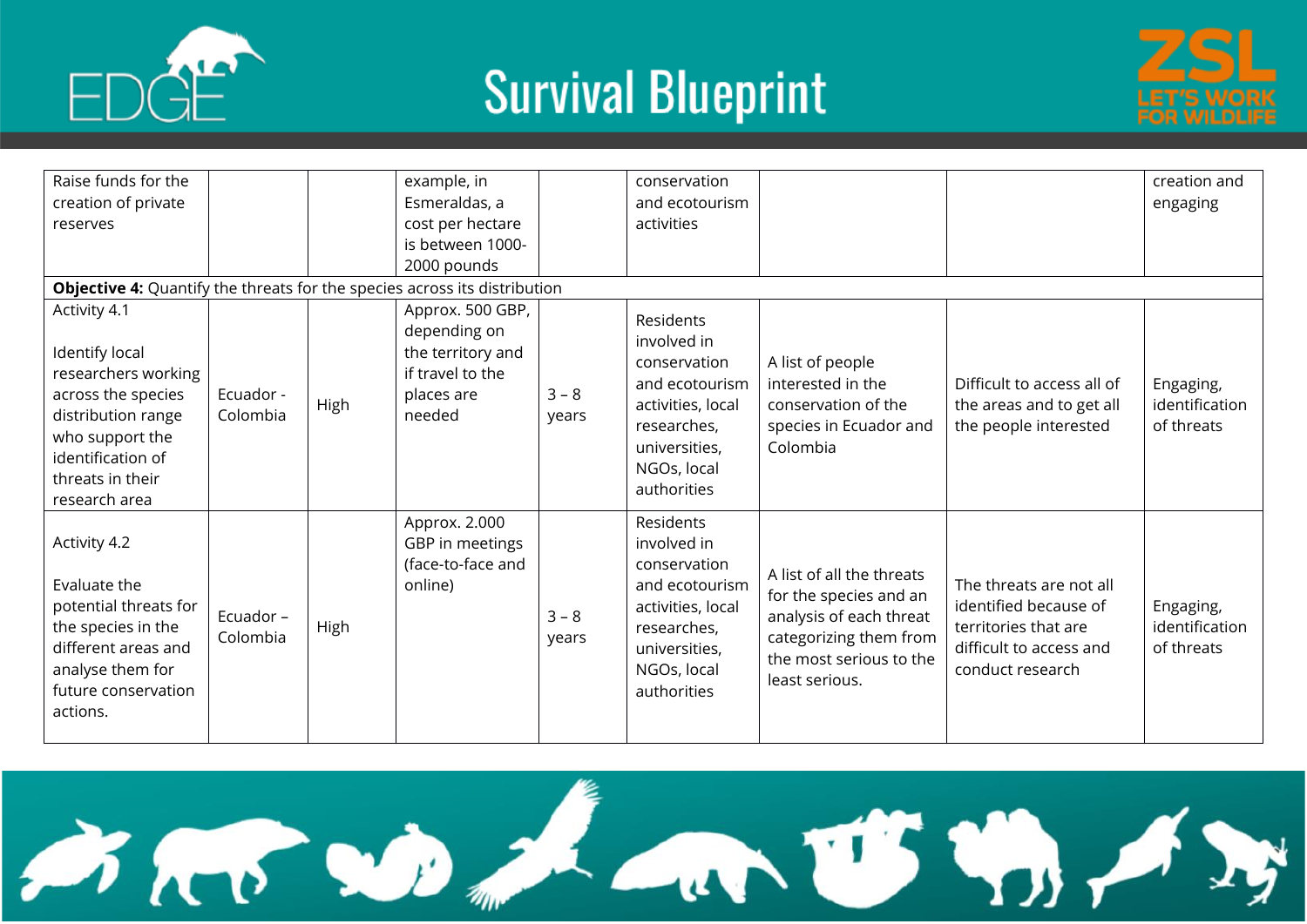





| Objective 5: Raise awareness about the Banded Ground-Cuckoo in local communities living alongside critical populations of the Banded Ground-Cuckoo |                      |        |                                                                                                                                                          |                                                               |                                       |                                                                                                                                                                 |                                                                                                                                   |                                      |
|----------------------------------------------------------------------------------------------------------------------------------------------------|----------------------|--------|----------------------------------------------------------------------------------------------------------------------------------------------------------|---------------------------------------------------------------|---------------------------------------|-----------------------------------------------------------------------------------------------------------------------------------------------------------------|-----------------------------------------------------------------------------------------------------------------------------------|--------------------------------------|
| Activity 5.1<br>Identify the local<br>communities living<br>alongside<br>populations of the<br><b>Banded Ground-</b><br>Cuckoo                     | Ecuador-<br>Colombia | High   | Approx. 300 GBP,<br>it will increase<br>with field visits,<br>some<br>communities are<br>small, isolated or<br>difficult-access                          | 6 months<br>it will<br>depend<br>on<br>research<br>activities | NGOs,<br>universities                 | - A list of local<br>communities living<br>alongside populations<br>of the Banded Ground-<br>Cuckoo                                                             | - Little communities not<br>identified just with the<br>use of maps                                                               | Identification<br>of<br>stakeholders |
| Activity 5.2 Create<br>promotional<br>material for the<br>species                                                                                  | Ecuador-<br>Colombia | Medium | Create material<br>with threat map,<br>priority areas for<br>conservation,<br>brochures,<br>infographics.<br>Approx. 3.000<br>GBP for<br>designing costs | 1-2 years                                                     | NGOs,<br>Environmental<br>authorities | Merchandise material<br>printed for distribution<br>to target audience                                                                                          | -Merchandise materials<br>are not of good quality<br>-Materials are not<br>printed at time                                        | Awareness-<br>raising                |
| Activity 5.3 Conduct<br>environmental<br>awareness raising<br>activities among<br>children 5-12 years                                              | Ecuador-<br>Colombia | Medium | 12000 GBP (1,20<br>GBP per<br>colouring book)<br>5.000 GBP<br>(Staff costs)                                                                              | 1-5 years                                                     | NGOs,<br>Environmental<br>authorities | At least 10,000<br>colouring books<br>delivered to all of the<br>schools in the<br>distribution area,<br>number of local<br>teachers trained and<br>talks given | -Areas to conduct<br>activites are difficult to<br>access<br>-Insufficient interest of<br>the communities or local<br>authorities | Awareness-<br>raising                |

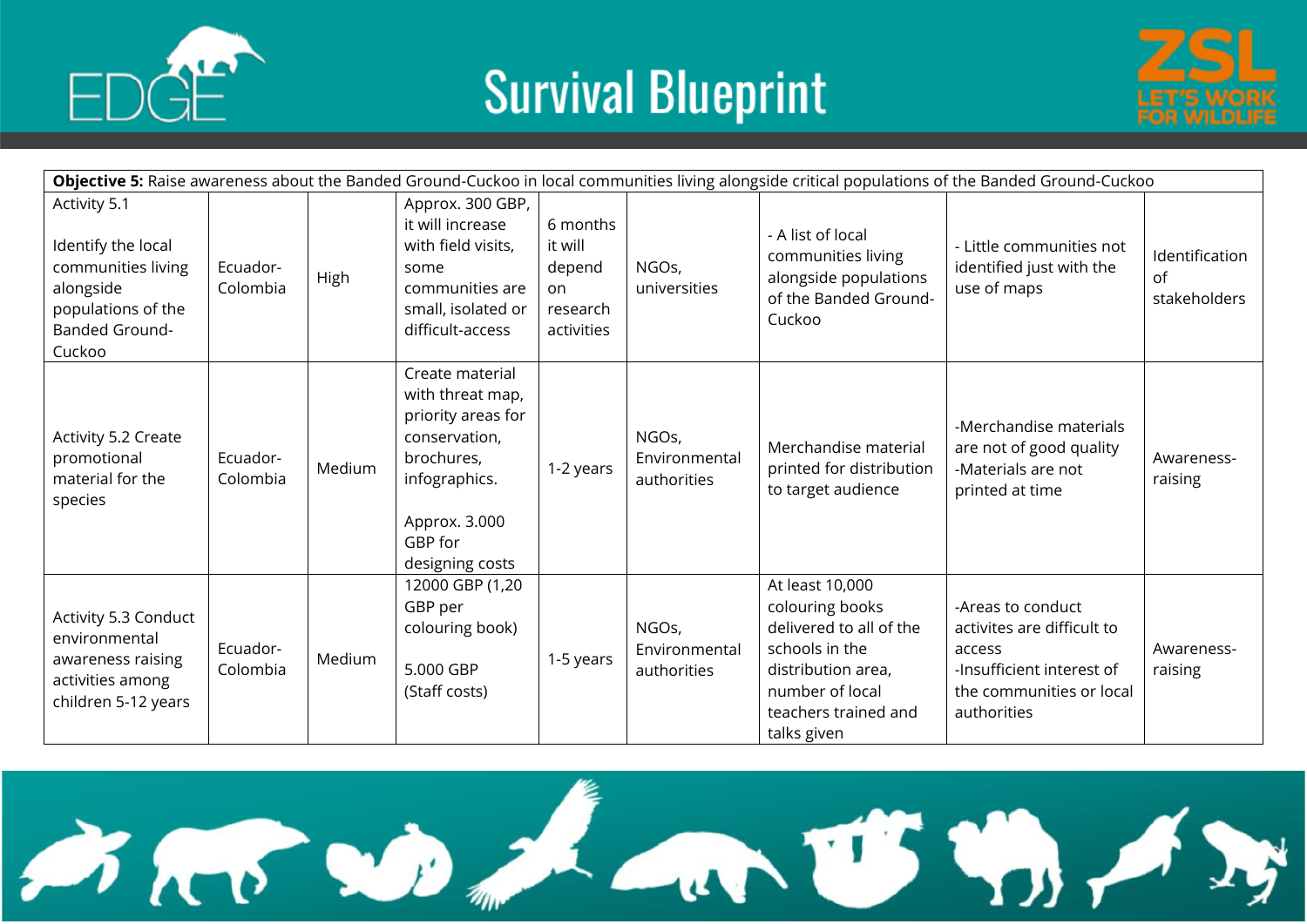



| Activity 5.4 Conduct<br>environmental<br>awareness raising<br>activities among<br>teenagers                                                                                         | Ecuador-<br>Colombia | Medium | Approx. 7.000<br><b>GBP</b>                                                | 1-5 years       | NGOs,<br>Environmental<br>authorities                                          | Talks in at least one of<br>the schools in each<br>community                               | -Communities are not<br>engaged in the activities                                                                                       | Awareness-<br>raising                               |  |
|-------------------------------------------------------------------------------------------------------------------------------------------------------------------------------------|----------------------|--------|----------------------------------------------------------------------------|-----------------|--------------------------------------------------------------------------------|--------------------------------------------------------------------------------------------|-----------------------------------------------------------------------------------------------------------------------------------------|-----------------------------------------------------|--|
| Activity 5.5 Conduct<br>environmental<br>awareness raising<br>activities among<br>adults                                                                                            | Ecuador-<br>Colombia | Medium | Approx. 7.000<br><b>GBP</b>                                                | 1-5 years       | NGOs,<br>Environmental<br>authorities                                          | At least one talk in<br>each community in<br>social meetings and<br>school parent meetings | -Communities do not<br>engage in the activities                                                                                         | Awareness-<br>raising                               |  |
| Activity 5.6 Train<br>local teachers                                                                                                                                                | Ecuador-<br>Colombia | Medium | Approx. 7.000<br>GBP                                                       | 1-5 years       | NGOs,<br>Environmental<br>authorities                                          | At least 200 local<br>teachers trained across<br>the distribution area                     | -Communities are not<br>engaged in the activities                                                                                       | Awareness-<br>raising                               |  |
| Objective 6: Increase local community participation in conservation science                                                                                                         |                      |        |                                                                            |                 |                                                                                |                                                                                            |                                                                                                                                         |                                                     |  |
| Activity 6.1 Develop<br>workshops in<br>communities about<br>biodiversity<br>conservation,<br>ecosystem services<br>and umbrella<br>species such as the<br>Banded Ground-<br>Cuckoo | Ecuador-<br>Colombia | Medium | Approx. 20,000<br>GPB to cover all<br>the distribution<br>range of the BGC | $3-10$<br>years | NGOs,<br>Environmental<br>authorities,<br>universities,<br>private<br>reserves | Workshops about<br>ecological monitoring,<br>camera trap use,<br>science communication     | -Communities not<br>engaged<br>-Low attendance of<br>people at the workshops<br>-Low participation and<br>interests in the<br>workshops | Awareness<br>and<br>community-<br>based<br>research |  |

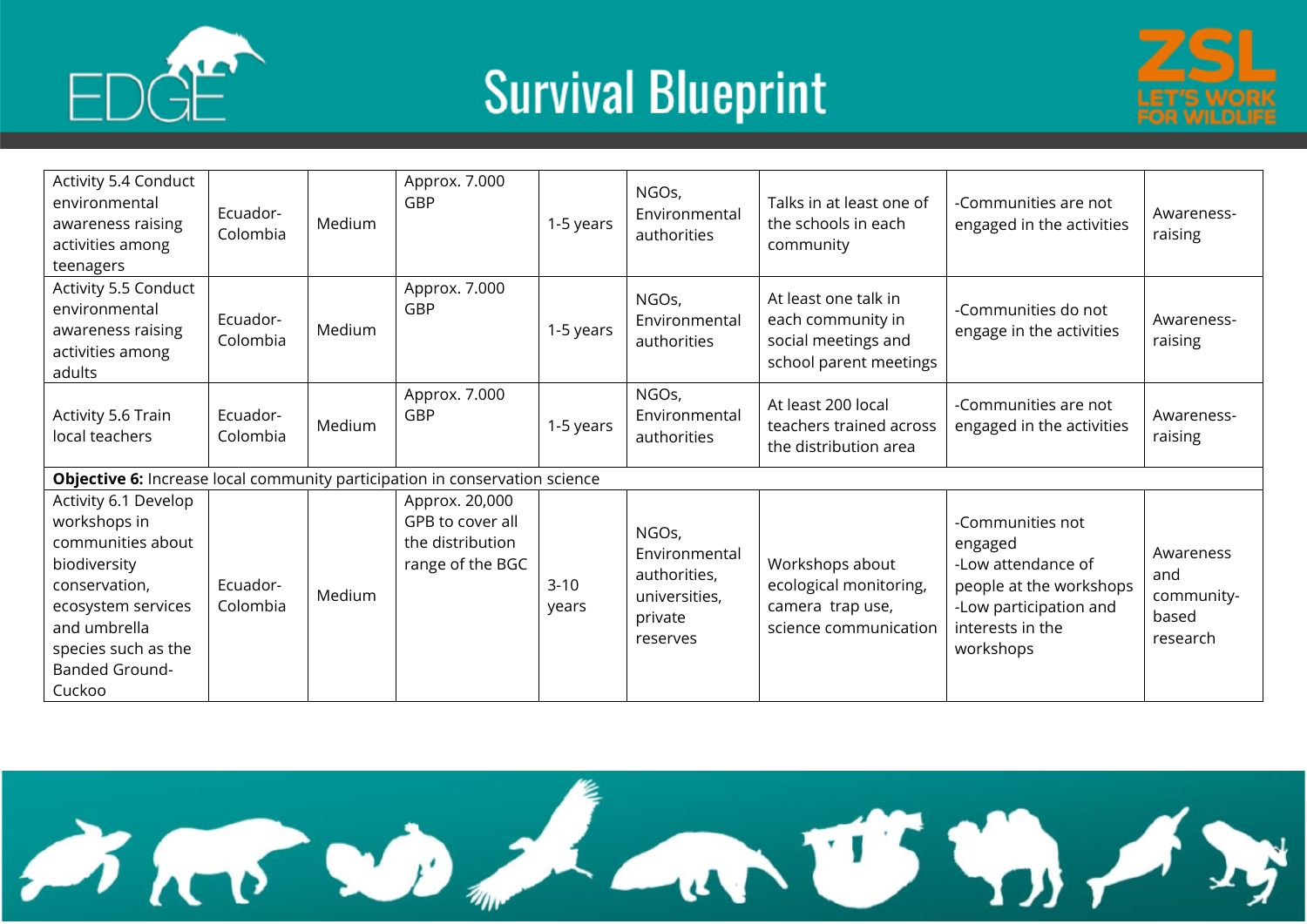





| Activity 6.2 Involve<br>local participants in<br>research activities<br>as local researchers,<br>forest guards or<br>local conservation<br>leaders                                                   | Ecuador | Medium | Approx. 10,000<br>GBP for per<br>diems and<br>salaries for local<br>people involved | $3-10$<br>years   | NGOs,<br>Environmental<br>authorities,<br>universities,<br>private<br>reserves | Number of local people<br>involved in research<br>activities   | -Local people are not<br>interested in the type of<br>work proposed, or leave<br>the project before its<br>completion | Awareness<br>and<br>community-<br>based<br>research |
|------------------------------------------------------------------------------------------------------------------------------------------------------------------------------------------------------|---------|--------|-------------------------------------------------------------------------------------|-------------------|--------------------------------------------------------------------------------|----------------------------------------------------------------|-----------------------------------------------------------------------------------------------------------------------|-----------------------------------------------------|
| Objective 7: Generate alternative sources of income to support local community livelihoods                                                                                                           |         |        |                                                                                     |                   |                                                                                |                                                                |                                                                                                                       |                                                     |
| Activity 7.1 Develop<br>plans of<br>community-based<br>tourism in<br>communities that<br>already have similar<br>initiatives                                                                         | Ecuador | Medium | Approx. 7,000<br>GBP                                                                | $3 - 10$<br>years | NGOs,<br>Environmental<br>authorities,<br>local<br>communities                 | Plans or programs to<br>develop community-<br>based ecotourism | -Community has no<br>interest in the activity<br>-Activity generates<br>conflict between<br>communities               | Community-<br>based<br>conservation                 |
| Activity 7.2 Develop<br>workshops to train<br>local people in<br>sustainable<br>activities that can<br>generate alternate<br>income (chocolate,<br>soap production,<br>agroecological<br>techniques) | Ecuador | Medium | Approx. 7,000<br><b>GBP</b>                                                         | $3-10$<br>years   | NGOs, local<br>communities                                                     | Workshops about<br>alternative economic<br>activities          | -Local people are not<br>interested in the<br>activities                                                              | Community-<br>based<br>conservation                 |

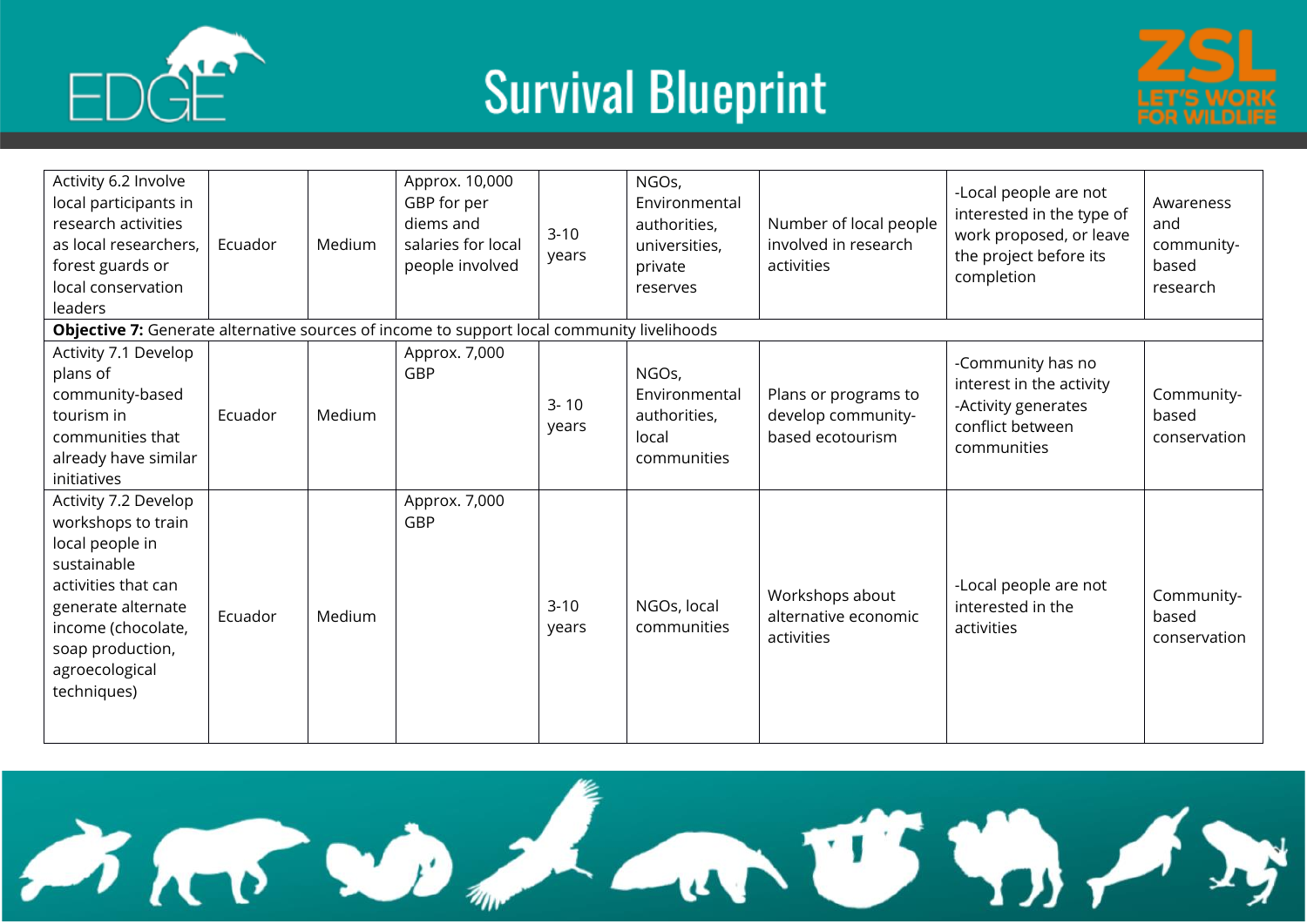





| Objective 8: Develop a regional conservation network of key stakeholders to conserve and monitor the species                                                                                               |                      |      |                                                                                                                              |           |                                       |                                                                                                                                    |                                                                                                                    |                                     |
|------------------------------------------------------------------------------------------------------------------------------------------------------------------------------------------------------------|----------------------|------|------------------------------------------------------------------------------------------------------------------------------|-----------|---------------------------------------|------------------------------------------------------------------------------------------------------------------------------------|--------------------------------------------------------------------------------------------------------------------|-------------------------------------|
| Activity 8.1 Hold<br>meetings with<br>conservation<br>stakeholders such<br>as NGOs,<br>environmental<br>authorities,<br>residents involved<br>in conservation<br>actions, researchers<br>and universities. | Ecuador,<br>Colombia | High | Approx. 3000<br>GBP to organise<br>meetings in<br>strategic places<br>to support<br>attendance and<br>conservation<br>action | 1-3 years | NGOs,<br>Environmental<br>authorities | Meetings with<br>stakeholders in<br>relevant conferences<br>such as ornithological<br>or conservation<br>meetings                  | -Disagreements between<br>stakeholders<br>-Bad relations between<br>stakeholders disrupt<br>teamwork in the future | Communicati<br>on and<br>engagement |
| Activity 8.2 Create a<br>research group to<br>study the Banded<br>Ground-Cuckoo<br>across its<br>distribution range                                                                                        | Ecuador,<br>Colombia | High |                                                                                                                              | 1-3 years | NGOs,<br>Environmental<br>authorities | Meetings with all the<br>stakeholders at<br>relevant events such<br>as, conferences,<br>ornithological or<br>conservation meetings | -Disagreements between<br>stakeholders<br>-Bad relations between<br>stakeholders disrupt<br>teamwork in the future | Communicati<br>on and<br>engagement |

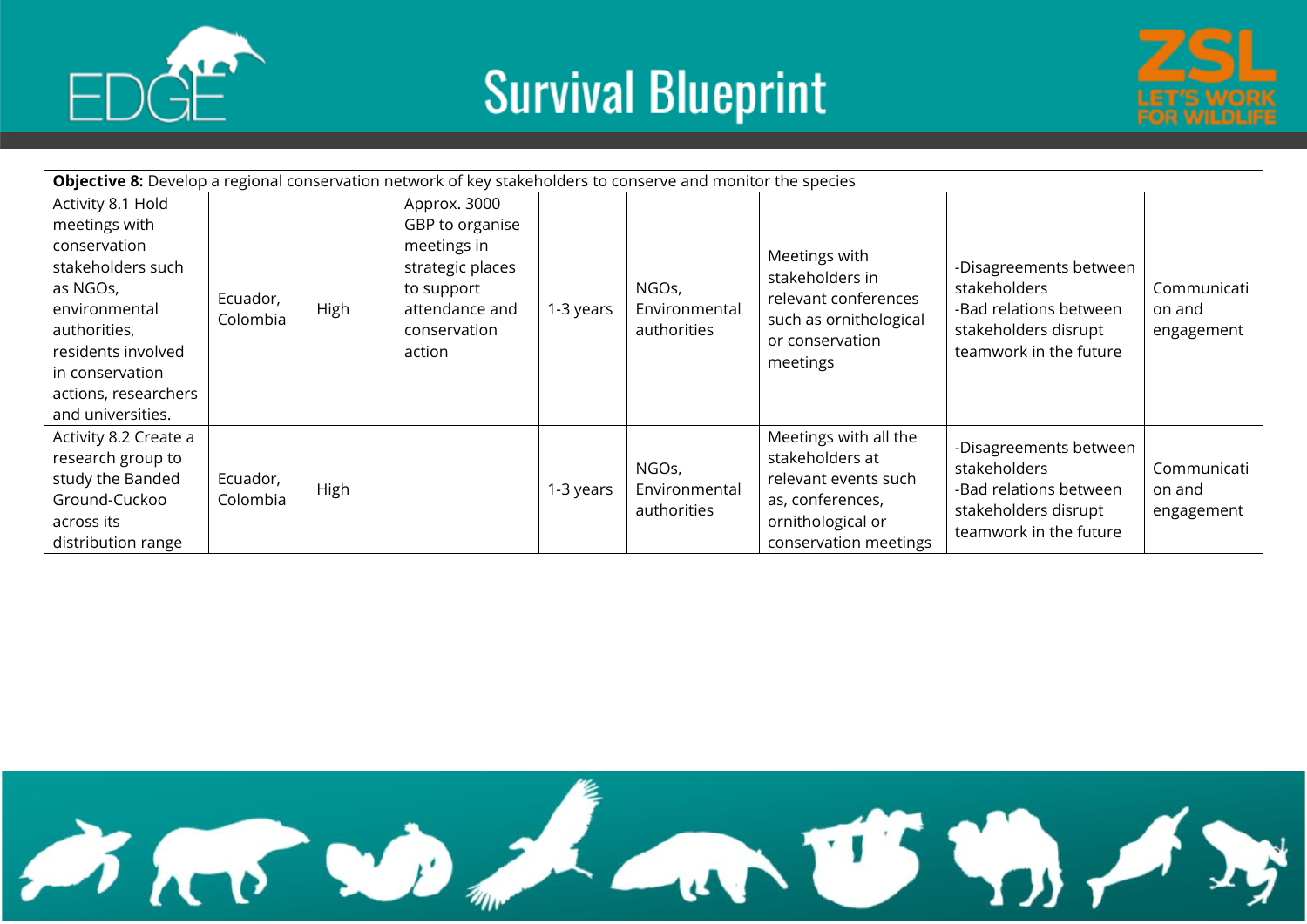



#### **3. LITERATURE CITED**

- Amaral, Fabio Raposo do, Gabriel Macedo, Marcos Maldonado‐Coelho, Vitor Q de Piacentini, Alexine Keuroghlian, and Cibele Biondo. 2017. 'Bluffing in the Forest: Neotropical Neomorphus Ground‐cuckoos and Peccaries in a Possible Case of Acoustic Mimicry'. *Journal of Avian Biology* 48 (11): 1471–74.
- Banco Central del Ecuador. 2020. 'Cifras Económicas Del Ecuador, Diciembre 2019'. 2020.

Birdlife International. 2020a. 'Endemic Bird Areas Factsheet: Chocó'. 2020. ——. 2020b. 'Species Factsheet: Neomorphus Radiolosus'. 2020. http://www.birdlife.org.

Diario El Comercio. 2019. 'El Presupuesto Para La Protección Ambiental Cayó 34%', 1 February 2019.

https://www.elcomercio.com/tendencias/presupuesto-proteccionambiental-reduccion-porcentaje.html.

- Dixo, Marianna, Jean Paul Metzger, João S Morgante, and Kelly R Zamudio. 2009. 'Habitat Fragmentation Reduces Genetic Diversity and Connectivity among Toad Populations in the Brazilian Atlantic Coastal Forest'. *Biological Conservation* 142 (8): 1560–69.
- Dudley, Nigel, and Sasha Alexander. 2017. 'Agriculture and Biodiversity: A Review'. *Biodiversity* 18 (2–3): 45–49.

https://doi.org/https://doi.org/10.1080/14888386.2017.1351892.

EDGE of Existence. 2018. 'Eliana Montenegro'. 2018. https://www.edgeofexistence.org/fellow/eliana-montenegro/.

Fundación Jocotoco. 2020. 'Conservation: Banded Ground-Cuckoo'. 2020. https://www.jocotoco.org/wb#/EN/Conservacion.

- Gómez, L, C Suárez, A Trujillo, A M Bravo, V Rojas, N Hernandez, and M C Vargas. 2014. 'Landscape Management in Chocó-Darién Priority Watersheds'. *WWF-Colombia: Bogotá, Colombia*.
- Hornbuckle, J. 1997. 'Two Sightings of Banded Ground-Cuckoo Neomorphus Radiolosus in Ecuador'. *Cotinga* 8: 90.
- Hoyo, Josep Del, Josep Del Hoyo, Andrew Elliott, and Jordi Sargatal. 1992. *Handbook of the Birds of the World*. Vol. 1. Lynx edicions Barcelona.
- INEC. 2020. 'Reporte de Pobreza y Desigualdad Diciembre 2019'. 2020.
- Karubian, Jordan, and Luis Carrasco. 2008. 'Home Range and Habitat

Preferences of the Banded Ground-Cuckoo (Neomorphus Radiolosus)'. The Wilson Journal of Ornithology. BioOne. 2008.

Karubian, Jordan, Luis Carrasco, Domingo Cabrera, Andrew Cook, and Jorge Olivo. 2007. 'Nesting Biology of the Banded Ground-Cuckoo (Neomorphus Radiolosus)'. *The Wilson Journal of Ornithology* 119 (2): 221–27.